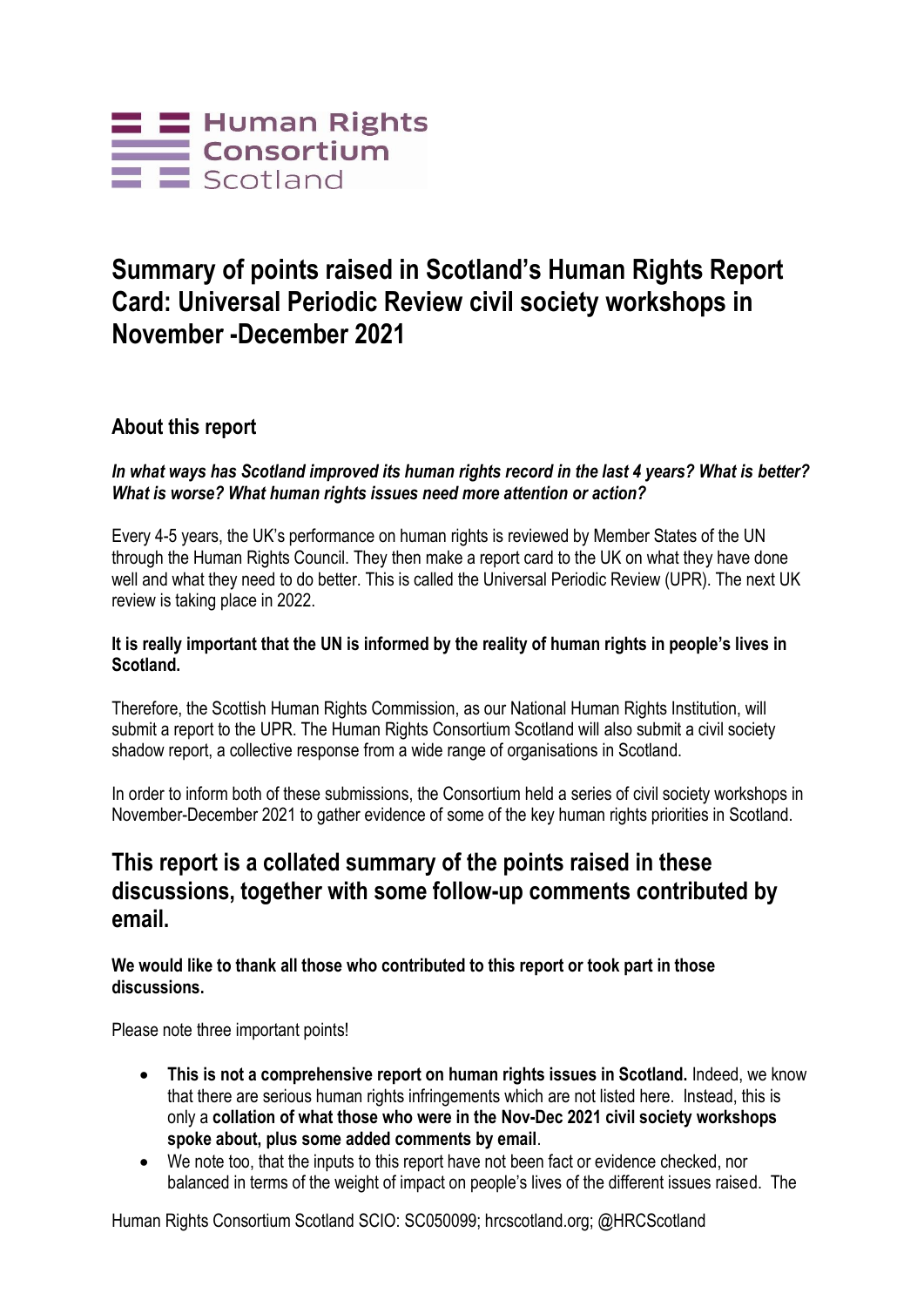points raised do not necessarily reflect the view of the Consortium (or the SHRC). Again, this is a record of what was said by civil society participants in a series of workshops. It nonetheless stands as a helpful picture and record of the main rights issues of concern across many different civil society organisations across Scotland.

- Inclusion Scotland were also holding workshops in November 2021 to feed into reporting to the **UN on disabled people's human rights** – therefore, we did not hold a specific UPR workshop on disabled people's rights to avoid duplication (though issues affecting disabled people were raised by many people across these UPR workshops), and we will take into account key priorities identified by Inclusion Scotland when drafting the UPR submissions.
- **This is not the sole piece of evidence which will inform the SHRC submission or the Consortium shadow report.** Instead, both organisations will gather further evidence, both from people with lived experiences of rights infringements, from civil society, and from research and statistics to inform their final UPR submissions.

# **Human rights and COVID-19**

## **General**

 **Rules, service and policy changes during COVID-19 often did not fully consider minority or particular group needs.** For example: lack of consideration of how blind or deafblind people would be able to follow distancing measures or require touch during contacts; disabled people found it difficult not being allowed to sit down, stop and rest, and seating was removed from bus stations etc; public toilets were closed presenting challenges for older people/ children/ people with health conditions; for food deliveries, there was a lack of consultation with people with allergies, health conditions, and different cultural backgrounds, and a lack of Halal and Kosher food; street furniture has become more common which means people with vision and mobility issues are not able to access spaces as freely and independently as previously; Care Experienced children and young people were unable to see family, particularly compounded by lack of digital access; the combination of face masks, screens and distancing had a huge impact on deaf people, on people with learning disabilities and people with mental health problems; school meals & clothing money often arranged to be paid into bank accounts but many in the asylum system or who are homeless cannot open a bank account; impacts on mental health of those shielding over a very long period of time; a lack of COVID-19 information that was accessible to those who are illiterate in English or another language or in an accessible form such as Braille, Moon or Easy Read; where people were on zero-hour contracts, they were not able to be part of the Government furlough scheme and so whole families became entirely dependant on charity support; COVID-19 measures were very set up around support of 'normal' family, heterogeneous, rather than diverse systems of support seen throughout LGBTI communities, where LGBTI people often rely on support external to their family or household; the move to digital services such as accessing your GP through phone or digital, and you have to phone within certain times, is a barrier to healthcare for groups such as people from minority ethnic groups, people with sensory loss, those for whom English is not their first language or who have mental health issues; key forms for repeat prescriptions, appointments etc in digital-only formats were not appropriate for elderly or those without digital skills; the move to appointment-only visits to elderly care homes or playgroups; closing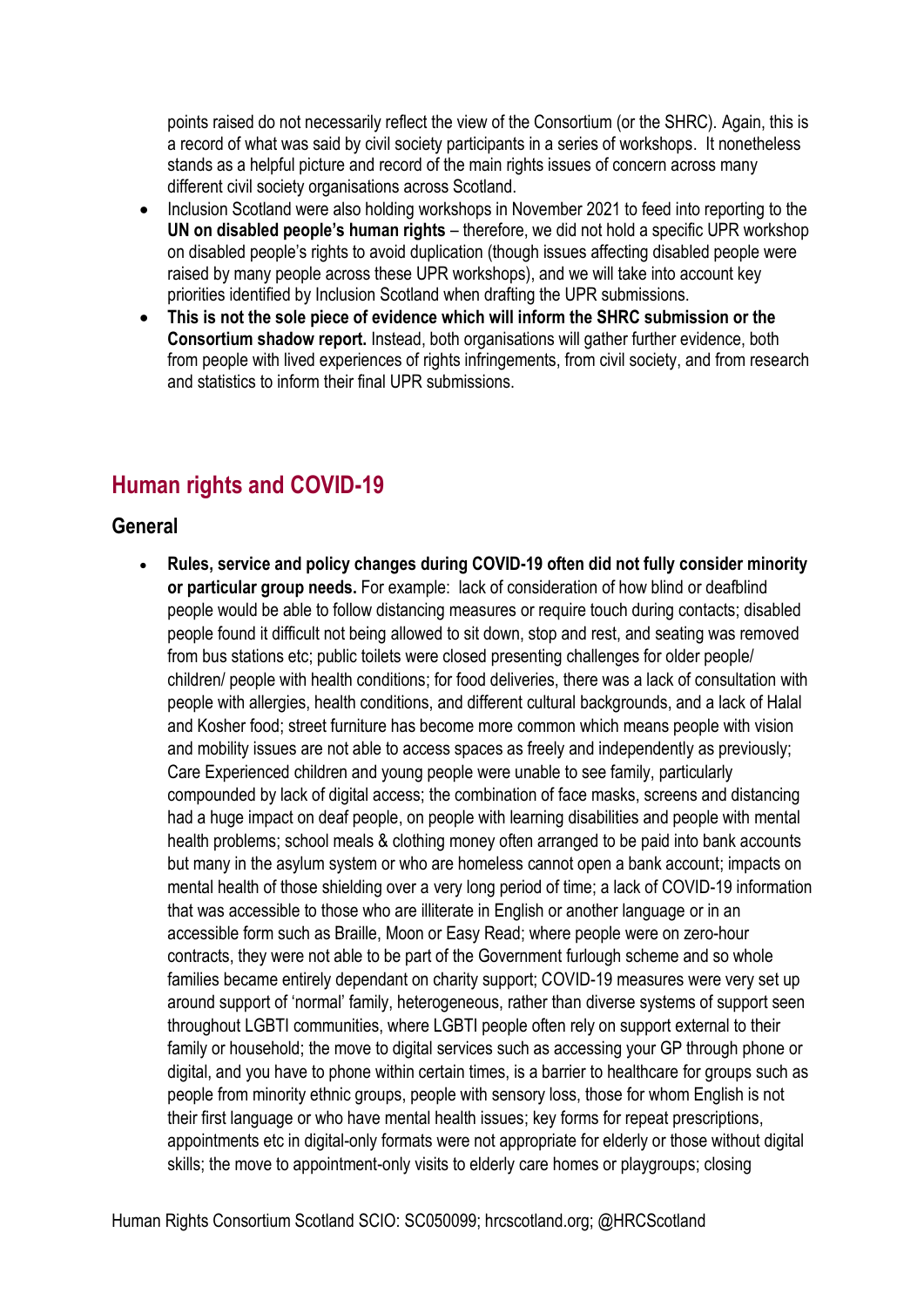audiology services with no replacement; closing addiction-related services with no replacement.

- There should be a **gendered approach to pandemic preparedness** because so many of the impacts on women's rights could have been avoided if we had learned lessons from other pandemics such as SARS, for example the lack of women in authority, distribution of care in the household, and the impact on domestic violence.
- There was little, if any, recognition by Government of **Article 11 of the UNCRPD** and the particular importance of protecting disabled people's human rights during the COVID public health emergency.
- There is a concern that these COVID-era practices and cuts in key health, addiction and community-related services have **not returned to pre-pandemic levels** and may continue. There must be review of measures and service changes which have been put in place during COVID and justification for any that remain.
- COVID has led to increased people drinking alcohol excessively at home and drinking more, social isolation, mental health issues, delayed treatment for physical health issues, educational delays, increased pressure on those with pre-existing communication barriers who were often already facing social isolation. These impacts, amongst others, all now **require additional support services for recovery**.
- It is important for the Scottish and UK Governments to learn from experiences during COVID-19 to improve human rights protections and realisation in the longer-term. COVID recovery plans and the COVID inquiries at UK and Scotland level should be human rights-based. In particular, gender should be systematically integrated into COVID recovery plans.

## **COVID-19 and digital exclusion**

- **Lack of digital access during COVID-19 was a major barrier** to healthcare, information, participation and social contact for many, particularly women.
- People living in poverty, particularly asylum seekers, people experiencing homelessness, and women living with a perpetrator of domestic abuse, often did not have access to wifi due to the closure of local libraries.
- Online schooling had a significant impact on children and young people's right to education, particularly for children in Gypsy Traveller communities, children living in poverty, and disabled children.
- Digital exclusion was an increasing barrier outside of the pandemic too, affecting things like housing allocations and social security.
- Applications to the EU Settlement Scheme for secure immigration status for EU citizens living in the UK before Brexit was primarily online – although hard copies were available, this was much more difficult to access. **Proof of settled status remains only digital**, which is causing difficulties for those who are digitally excluded and means that people with settled status are losing out on house rentals and employment.
- The Scottish Government's provision of digital devices during COVID-19 was welcomed by many – however, there was concern that people **also needed training and support to use the devices** which often fell to community organisations to do who struggled to cope with demand. In particular, these community organisations then also needed core costs built in and resourced for their services to be sustainable over the longer-term.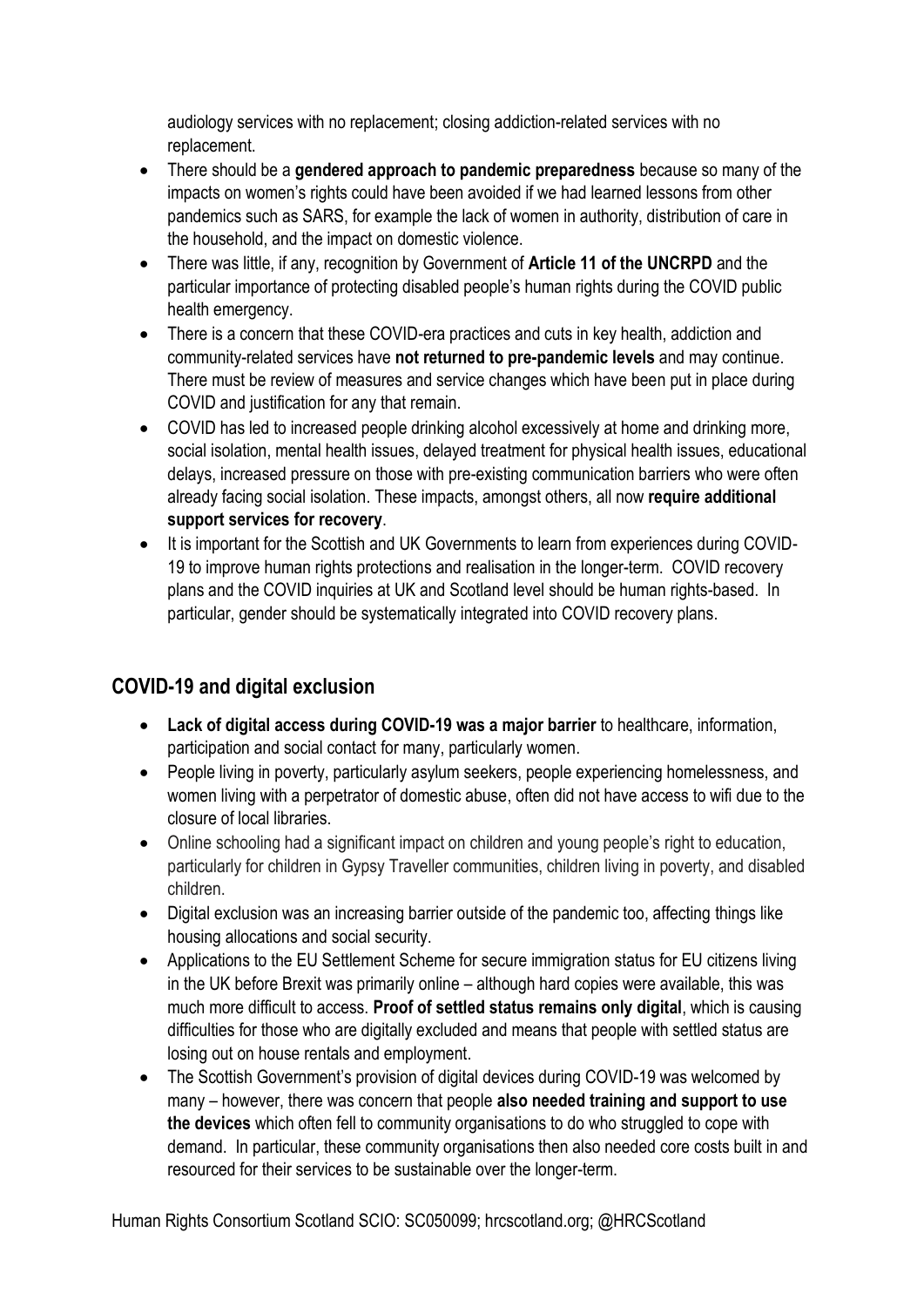- There is considerable concern about many **services remaining digital by default**, or primarily digital with offline options being harder to access and a second-rate option. Digital access to services works really well for some people – but for others, including many in marginalised groups, digital access is a barrier to the realisation of their human rights.
- Digital exclusion is symptomatic rather than causal it stems from lack of digital literacy, language literacy, poverty, competencies around usage of technology, inbuilt exclusion of accessibility as standards do not reflect need, and other barriers. Participants spoke about the need for a more systemic review of the **digital capacity gap** amongst minority ethnic communities, and women in particular.

## **COVID-19 and valuing care**

- **During COVID-19, many public authorities reduced or ceased to provide adequate care and support for disabled people in their homes and communities, and instead shifted this responsibility on to unpaid family carers.** This shift towards unpaid carers is impacting on women's rights, disabled people's rights and the human rights of parent carers of disabled children. Disabled people's right to independent living, to work and to participation were drastically affected, and for many disabled people, their care and support has never returned to pre-pandemic levels. Unpaid carers are often unable to work and take part in activities outside the home or outside of their caring responsibilities, and there are significant impacts on their health and adequate standard of living with very limited financial support available. Unpaid carers often face isolation and exhaustion from lack of any respite care or support, and suffered increased risk to life from the lack of PPE
- The lack of paid care and support in communities is a problem that existed before COVID-19 but was also exacerbated by it.
- The impact on women of increased unpaid caring roles is compounded by their **disproportionate levels of employment in sectors that were particularly badly affected during COVID-19**. For example, the majority of employees in the social care, retail and hospitality sectors are women. The lack of PPE in these sectors and the impact of high numbers of vacancies with increased risk of exposure to COVID-19 therefore particularly impacted women. This is a reflection and result of the long-term undervaluing of these jobs, a consequence of them being seen as 'women's work' and therefore somehow of lesser worth, leading to low pay and low career opportunities.
- Women also disproportionately took on more **home schooling and childcare responsibilities** during COVID-19 – even where men did more childcare than before, women were still doing far more again. Governments, both Scottish and UK, failed to take this added work into account in their policy planning.
- It is important that there is no long-term expectation and pressure on people, especially women, to remain as carers but that this should be a choice.
- **Government needs to value care and carers, and put in place the support, resourcing and infrastructure needed** so that their economic, cultural and social rights, as well as the human rights of those that they care for, are adequately protected.
- **Carers of disabled adult children** are much more likely to be women. They are very often lifelong carers. When young people leave school, even where they have had recognised additional support needs or have been to a special school, public authorities do not recognise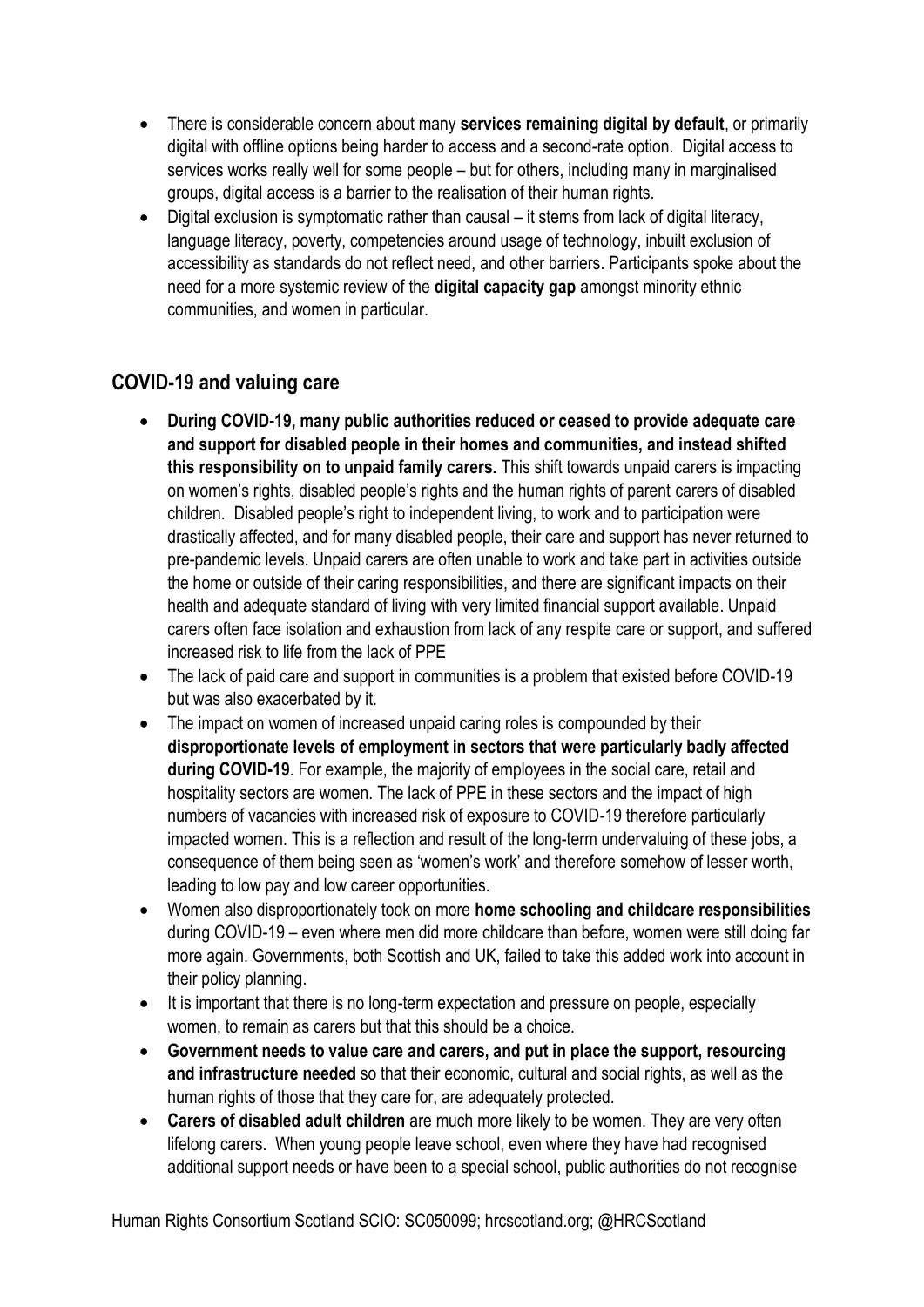their need for additional support or care after school. Mums are having to leave their jobs because their child has left school and there is no one else to support or provide care. Even where a young person is in college or other activities, these are often very part-time, leaving huge gaps in care that is left to parents to fill. This has a significant impact on women's rights, often leading to lifelong poverty because of the knock-on impact on their incomes and pensions.

## **COVID-19 and right to family life**

- **People in care homes were not allowed to have family visits**, even beyond where this was a proportionate response to COVID, and this was an infringement of their right to family life and had a massive impact on mental health. At a certain point all risk assessments were devolved to individual institutions / groups – this generated nervousness and extremely cautious approaches as many managers were very risk-averse. There was a common thread of insufficient policy guidance placing too much responsibility on individual decisionmakers/managers, putting them in the position of duty-bearers. We need to recognise the residents of care homes as individuals with human rights and there can only be restrictions on their rights that are proportionate and necessary.
- The right to family life was also disproportionately restricted for people in The State Hospital where hospital restricted visiting guidelines were inappropriately applied, when this Hospital is in fact many people's home.

## **COVID-19 and right to life**

- During COVID-19, **refugees were moved from flats into hotels**, often with very little notice. This increased their risk to COVID because they were housed alongside many others. It also impacted their physical and mental health, their participation in communities and their wellbeing. They had nowhere to cook and were required to eat the food provided with no choice, and given little money to cover other costs.
- Many participants spoke about **the disproportionate loss of lives to COVID-19** from particular groups including disabled people and people with learning disabilities, and from Black and minority ethnic groups.
- **DNACRs** were applied without any meaningful, or any, discussion with the individual.
- Decisions were taken about **who and who would not get treatment in hospital** based on their age or disability, with unlawful discrimination and devaluing someone's life, including on the basis of race.

## **COVID-19 in prisons**

 During COVID-19, there was **overuse of segregation and isolation in prisons**, which often amounted to solitary confinement, and considerable **gaps in access to purposeful activities**, particularly for men on remand and women prisoners. Within the parameters of COVID legislation, prisons still had considerable leeway around prisoners' movements and activities which often has meant no access to education, restriction on liberty and etc, to ensure that the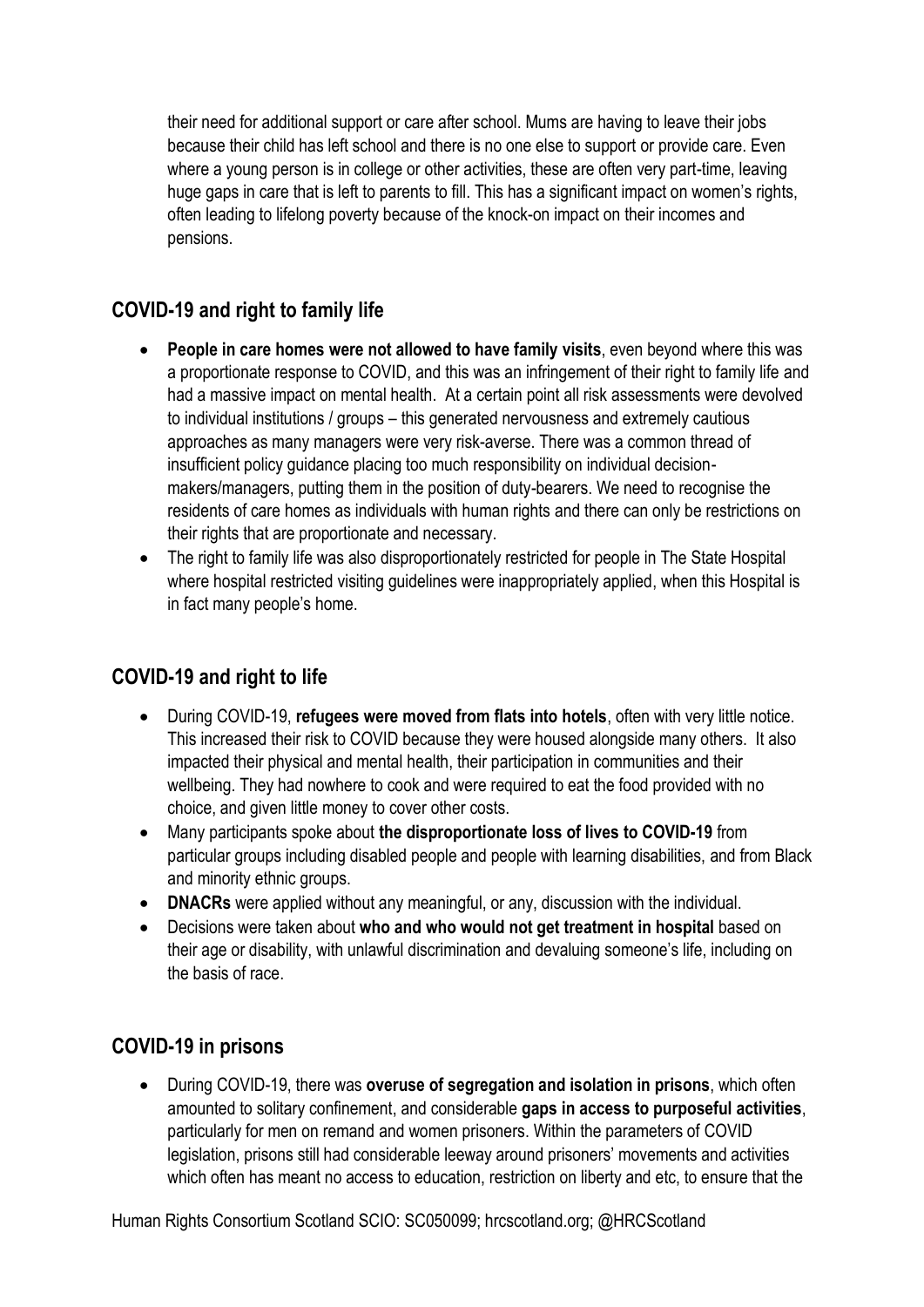prison population is safe. A lot of **rehabilitation plans in prisons have stalled completely**. Many people are being held in excessive security, with a rise in appeals for excessive security that are then going to Court of Session. People are held in medium security when they are ready for low security, or in high security when they are ready for medium security, because of a shortage of prison staffing and a lack of rehabilitation programmes.

 During COVID, c**hildren deprived of their liberty in Young Offenders Institutions (YOIs) were being treated as adults where the Prison Rules have been amended.** This resulted in some children being unable to access showers or health support, particularly mental health services during 'lockdown'.

# **Housing**

- Accommodation provided on behalf of the UK Government to those seeking asylum is often **poor standard** and does not meet the specific needs of disabled people; pregnant women; families; victims of trafficking, rape or torture; people with sensory loss, communication and language barriers; children and young people; or people with mental health conditions.
- People are often **moved to new asylum accommodation with little notice** and far from their communities, including children who then have to move schools.
- People from minority ethnic groups are more likely to live in **multigenerational, overcrowded housing** – Scotland needs to build more larger houses that work for these extended families.
- **Women and girls impacted by domestic abuse** are too often forced to leave their homes, often experiencing months of homelessness, rather than the abuser being forced to leave.
- There is a **lack of housing support services for women experiencing homelessness**, with women who were homeless at a young age now back on the streets after services have been withdrawn.
- There is a lack of housing especially for older, single women, particularly because women pay a higher proportion of their income towards housing, are less likely to afford a mortgage and have lower pensions.
- Women's homelessness is very often invisible because they are less likely to rough sleep there **needs to be a gendered approach to housing and homelessness** policy.
- There is a lack of appropriate and culturally sensitive accommodation for **Gypsy/Traveller families**
- Many Housing Associations are moving to **'choice- based letting'** where you make bids for house you want online -this can mean however, that digital exclusion and not knowing how to work this system are additional barriers to people getting the housing that they need.

# **Education**

 There are major problems with a **lack of implementation of additional support for learning legislation.** Participants spoke about children only having 1-2 hours of support each week, and a lack of partners coming together to support these children as was intended by the additional support for learning legislation.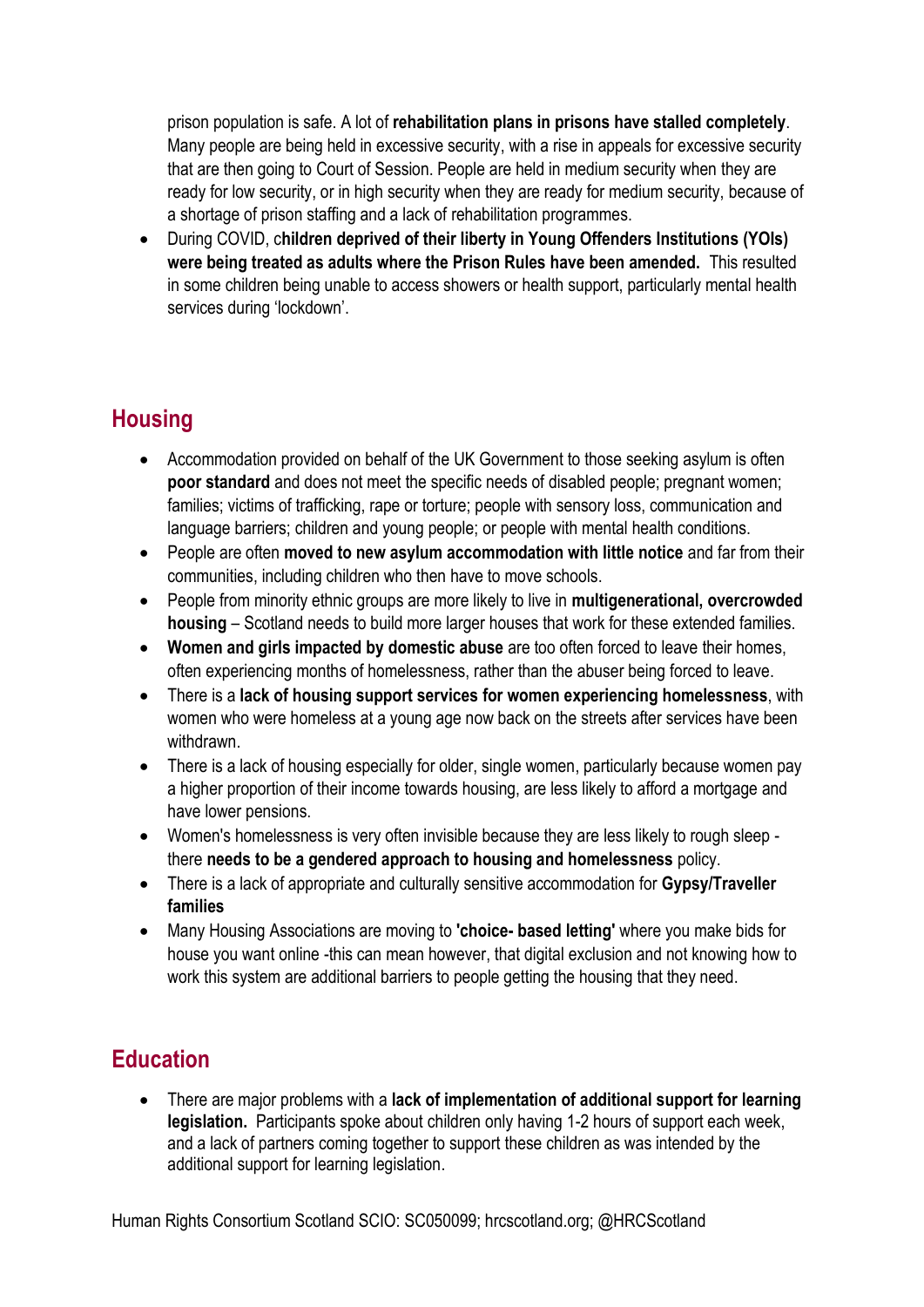- Too many teachers have **low aspirations for children and young people with learning disabilities**, leading to low educational attainment and young people stopped from pursuing the topics of interests to them.
- Children and young people who are Care Experienced or are young carers have low educational attainment.
- There is a **postcode lottery of opportunities in secondary and specialist education** for example, in some Local Authority areas or schools, you can study for more exams and do a wider range of subjects than in other, often more deprived, areas.
- **Migrants and others with communication and language barriers have a lack of access to information on entitlement** and support for further and higher education and mechanisms to represent themselves or secure advocacy.
- The **residency requirements** for college & university exclude many migrant young people, including for many migrant young people who have grown up in Scotland and yet find they cannot access education.
- There is a lack of **support for pupils with low English language** skills in school, leaving many children struggling to access learning.
- Children from some minority ethnic groups, particularly boys of Caribbean descent, experience **disproportionate levels of exclusion** from school, and disproportionate barriers to educational attainment.
- There is a lack of consistency and quality in the **Relationship, Sexual Health and Parenthood (RSHP) education** provided in schools in Scotland, especially for young women with learning disabilities which is often left to the discretion of individual teachers.
- There remain high levels of **gender-based bullying** and harassment in schools.
- **LGBTI education is patchy** across Scottish schools, and many schools are unsure as to how best to support trans children and young people in particular. There is concern that faith-based schools do not fully engage in LGBTI education. There needs to be evaluation of LGBTI education to make sure that it is effective.
- There is a big **lack of support & protection in schools for intersex people**. There needs to be more awareness in schools and more inclusive education work for intersex people.
- There is disproportionately high levels of **bullying and cyberbullying of LGBTI children** & young people.
- **Deaf and blind children and young people** have to travel particularly far to school, often over Local Authority borders, and this impacts their health and time to play. There are also information, communication, equipment, teaching and other accessibility support barriers that impact on the attainment of children and young people with sensory loss.

# **Religion and belief**

 There needs to be consideration that children and young people should have the **right to opt out of religious observance** in Scottish schools rather than rely on parental consent - the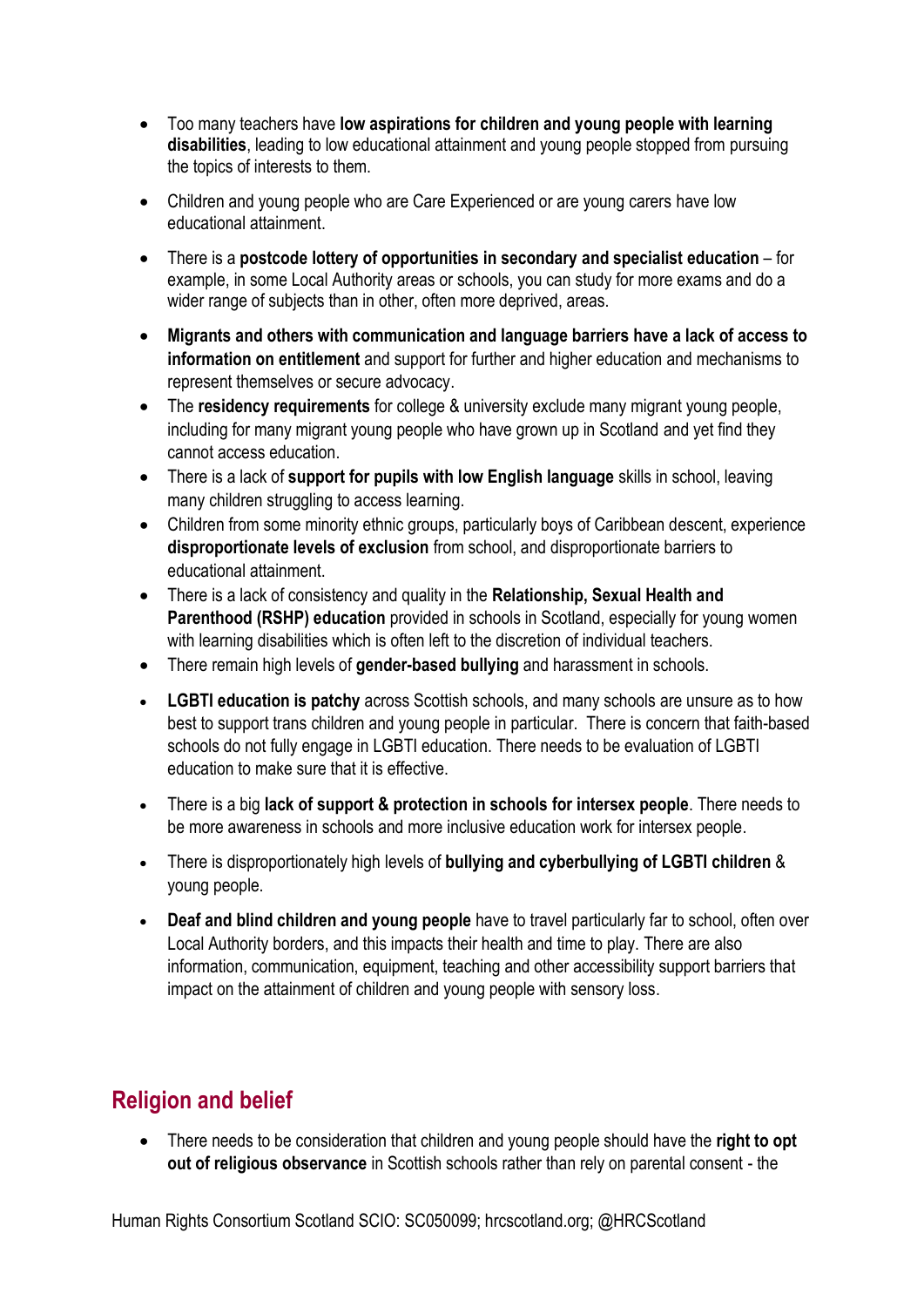Scottish Government committed to a consultation on this issue but this has not yet happened. Some one-faith focused activities or particular festival celebrations in schools can feel alienating for people of certain faiths or none - there needs to be clarity and an approach that educates about content of faith and involves community celebrations, without people feeling excluded and discriminated against. The Government needs to talk with faith groups when creating any guidance for schools related to faith.

- People from religious minority groups were less likely than people of no religion to say that most people in their neighbourhood could be trusted (18.9% compared with 59.6%).
- **Sectarianism** remains a deep-rooted problem in Scottish society
- People with learning disabilities, people who experience communication barriers and others receiving social care are sometimes not being supported to practise their faith.
- **Lack of clarity around freedom to practise religious beliefs publicly** or in workplace
- Under the Equality Act, Jewish & Sikh communities are regarded as **ethnic minorities as well as religious minorities**. There is concern that for some of the outcomes of the new Scottish Government Equality and Human Rights Fund, there was specific reference to only some of the protected characteristics of age, sex, sexual orientation, gender reassignment, disability and race, and not the protected characteristic of religion and belief.
- Participants spoke about a concerning lesser recognition given to communities of identity rather than communities of place. There is a lack of understanding that religious minorities are part of ICERD and acknowledging the discrimination based on religious identity that people often face.
- Religious minorities such as Jewish people face particular **discrimination in rural areas** where their numbers are often particularly small. Often public services including schools simply do not acknowledge them or do not take discrimination against them seriously.
- People experience difficulties accessing **kosher and halal food** in schools, hospitals and care homes, where it is often not available or understood to be important.
- There is a lack of appropriate care home provision and community care for those from religious minorities.

# **Mental health**

## **Services**

- There is **huge shortage of mental health services and very long waiting lists**, so that services are most often available for those in crisis. This includes shortages in mental health services especially for people from minority ethnic communities, and for people with communication and language barriers, and the burden of providing this support has fallen to small, under-funded community organisations.
- **Stigma** experienced by people with lived experience of mental ill-health
- **Discrimination** faced by people with mental ill-health in employment, services and education
- People moved from hospital to care homes during COVID without their consent and without legal authority
- Compulsion or coercion we still have a mental health system based on these and deprivation of treatment and liberty – we need more compassion and less compulsion.
- A significant **lack of community and specialist support and beds** so people are stuck in secure facilities/hospital beds far longer than they should be. Significant delays in discharge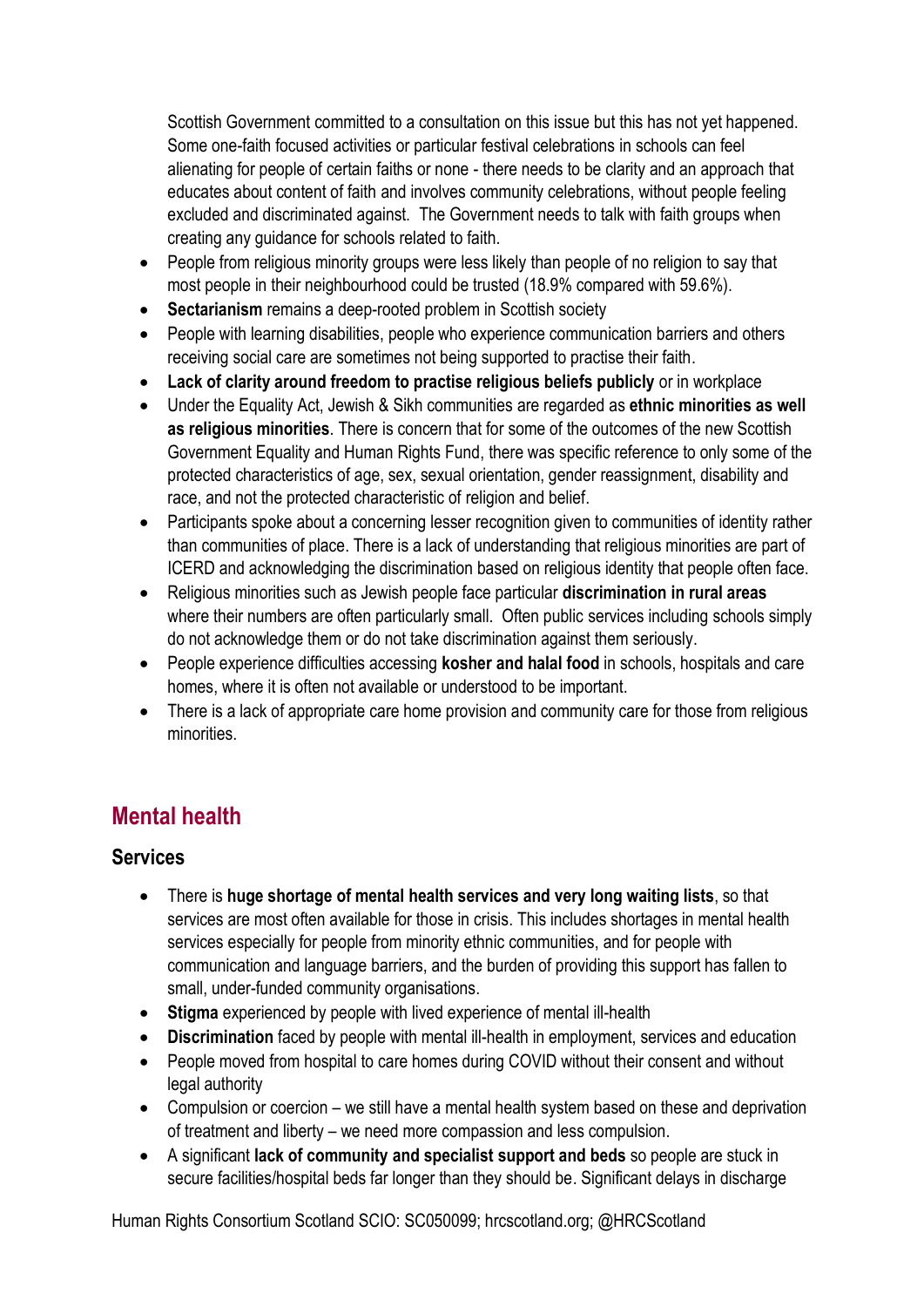from hospital due to lack of appropriate community care provision – people often do not have a choice and no options are given, are often not given a care at home option, and often end up placed miles from their family.

- In forensic mental health services, there is evidence that there is **inconsistency of policy around rights within wards** in different security levels – so in some medium security there is access to phones and laptops, but often not in low secure settings
- People with mental health issues often have **life expectancy** of 15-20 years less than others possibly as result of overmedication of strong drugs
- Concern about lived experience voice being heard in current mental health law review.
- We need more **support for decision-making** rather than substitute decision making, and less compulsory mental health orders.
- Lack of **accountability and redress** when there are problems with services or people experience infringement of rights
- Experience of the immigration system, as well as experience of torture and trauma for some **refugees**, can severely impact their mental health. Mental health services need to meet migrants' needs, including providing rehabilitation services.
- For **children in the care system**, they have experienced a high level of trauma and their coping mechanisms can make it difficult for them to engage with services in the way that the services are set up. With health services, it is 3 strikes and you're out, and you come to them rather than them to you, so the very design of these services can be a barrier to these children's right to highest attainable level of health.
- There are higher rates of **mental ill health for LGBTI people** due to stigma. However, they experience difficulties in accessing mental health services and there is a lack of understanding and recognition of LGBTI people's needs and rights within general mental health service provision.
- Big **waiting times to see specialists**, and inconsistent across Scotland
- No provision for **older people in mental health services** other than for dementia this is a big gap, means no access to psychiatrist or other, and no access to support including regular adjustment for communication and language changing needs.
- Need for shift towards services being human rights-based good rhetoric but often not in reality
- Local authorities are given a 'slap on the wrist' if they do not provide good services, but there is no real accountability or redress. The powers of the **Mental Welfare Commission** should be expanded so that local authorities are accountable to them for providing good services.
- The **amount of time** people are given with mental health support- like counsellors or psychologists- is often far too short. We cannot expect people's mental health problems to all be solved within a 6 week course of appointments.
- People do not get the option for consistent care or treatment. Seeing a new doctor each time wastes time, forces patients to repeat their story again and again, and increases the chances of mistakes being made.
- The heart of the matter is parity with physical health; until mental health is seen as just as important, there won't be adequate funding or good systems in place to help people.
- Better minimum standards need to be in place to ensure that all staff working in mental health are adequately trained and working in the right area.
- **Mental health tribunals** during COVID were by phone (still the case?), leading to a lack of participation of the person impacted most, and a lack of transparency of 'who was in the room'. This also applies to tribunals for those based in The State Hospital, and to parole board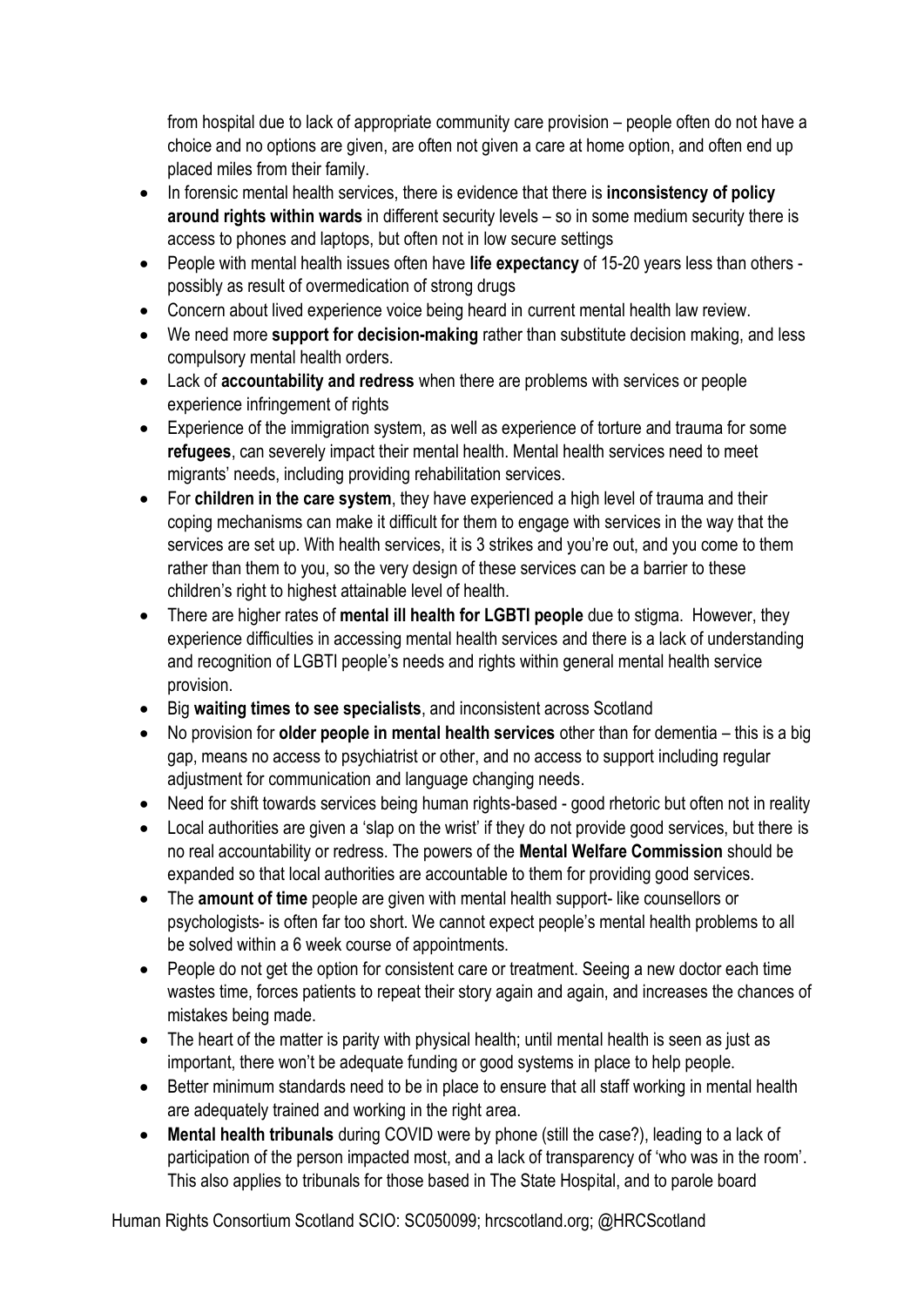hearings for those in The State Hospital, where it appears that videoconference instead of inperson hearings may continue for some time. Mental Health Tribunals are not impartial because they are strongly medical, do not properly test evidence, and their remit is far too narrow. They do not take account of the effect of the treatment on the difficult situation of the patient or carers.

- There is adhoc and inconsistent implementation of selfcare planning and crisis planning for people in hospital.
- A lack of uptake of **advance statements** people are often unaware of what these are and then even when they are written, they are often not acknowledged, and then where they are acknowledged, many are then just overridden.
- **Huge shortage of CAMHS**, meaning that many children and young people are not getting the support that they need, impacting their childhood as well as their long-term health and even right to life.
- Too many **children and young people are in adult hospital mental health wards** there were 86 admissions involving 62 children and young people in 2020-2021
- **Overuse of medication and lack of non-medication treatment** options, lack of involvement in decisions about medication - covert medications and medical constraint – safeguards are inadequate and not applied. Medication can sometimes be seen as an easy option rather than other options, and deal with symptoms and not the cause. This is also tied up with a lack of services and a lack of monitoring and review of medication, and as a way of controlling behaviour especially of children and young people.

## **Mental health detention**

- **Mental health detention rates are increasing** 6,699 detention episodes began in 2020-21, which was 10.5% more than in 2019-20 and higher than the average year-on-year increase in the previous years of 4.5%. There is a lack of effective safeguards – evidence from participants around people who are subjected to treatment orders, or detained, with no compliance with mental health law and human rights; too many people being detained without the involvement of a Mental Health Officer; a person can be detained and treated for 28 days without any hearing.
- Participants spoke about the concern that there are no or few prosecutions, or other actions taken, about professionals who ill-treat a person or make false statements on documents that lead to inappropriate detention.
- A lack of disaggregated data on people from ethnic minorities in mental health detention.
- COVID-19 emergency legislation, though never enacted, provided for a reduction in individuals' say over decisions related to mental health detention and accommodation
- Concern about the level of physical abuse in mental health detention
- Lack of face-to-face appointments with mental health teams leading to misunderstandings between the team, leading to clients waiting longer for services that they need – a lack of face to face meaning that people end up in crisis and detained rather than prevented.

## **Healthcare general**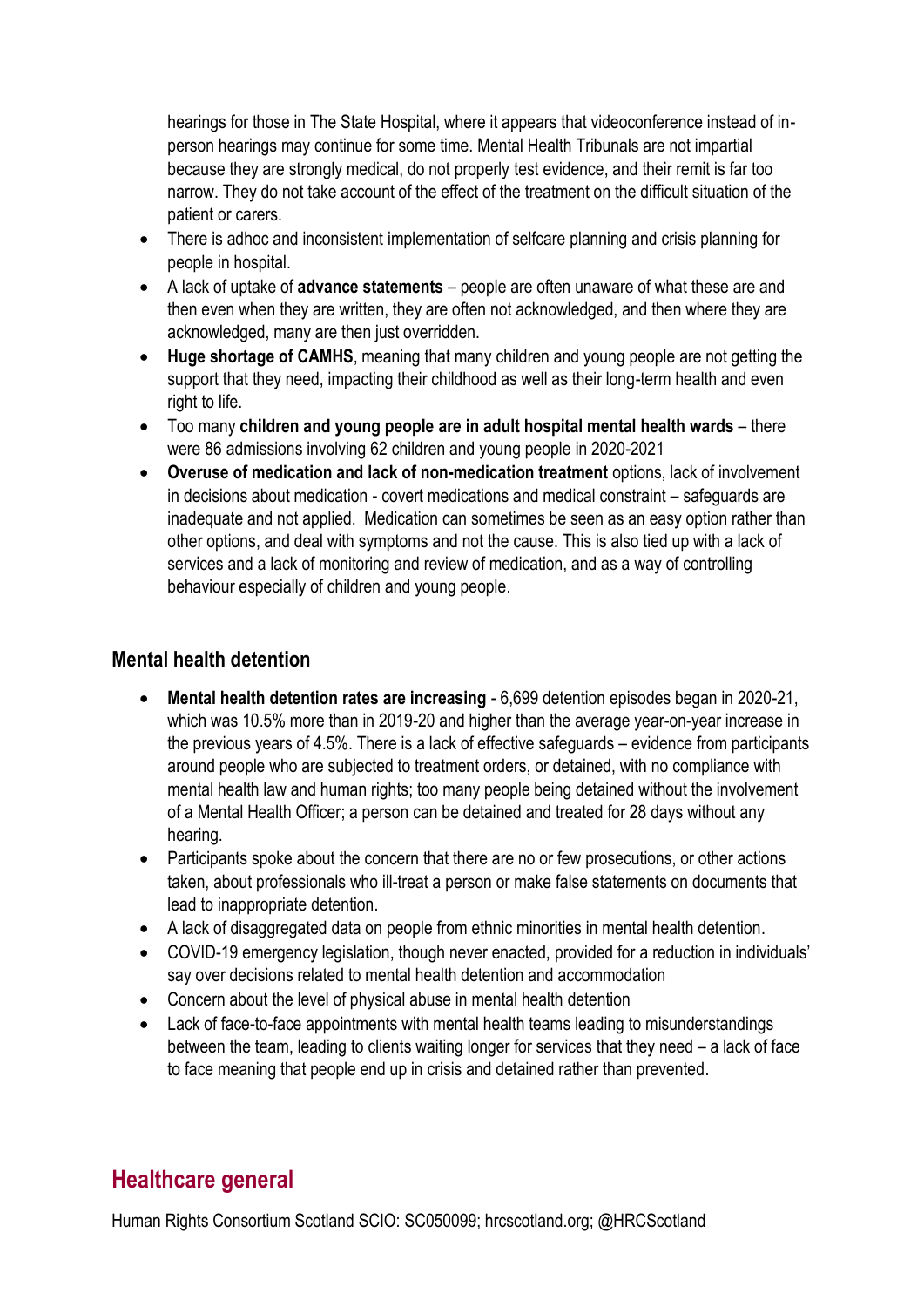- The **Immigration Health Surcharge** is a barrier to many people's access to healthcare services, including many EU citizens who were forced into the immigration system after UK's withdrawal from the EU, even though they have lived here for many years.
- There is a lack of clarity and information around rights to healthcare for migrants that is leading to exclusion from GP registration.
- There is a lack of provision of **translators** in health services, which is driving people to call Out-Of-Hours or A&E to access translators.
- **Women's right to choose** about pregnancy termination is still predicated on the legal authority of two doctors, without which both women and health practitioners are subject to prosecution. The introduction of remote abortion services during COVID has been positive but there has been no update as yet on a commitment to maintaining these services in the longer term.
- Women's experiences regarding **reproductive and maternal health** are not systematically addressed. There is a particular lack of consideration of LGBTI women's and nonbinary people's experiences of reproductive services.
- Trans women experience significant barriers to healthcare
- There is a problem with **invasive medical procedures** and lack of training of medical staff for caring for intersex people. Importance of placing a moratorium on medically non-essential surgery on intersex children.
- There are **long waiting times of up to 41 months between referral and first appointment, for NHS gender identity services. Y**ou cannot access transition-related surgical services in Scotland but instead need to travel to England to access these. There are problems with providers in England & their contracts and so there has been a big gap in services, and little information, so there is huge despair at not knowing. These services are now urgent, are not given parity with other services, are more difficult for people as they get older, and services have been made worse by COVID-19 impact.
- The majority of bed nights in hospital are spent by people in their last years of life because of a lack of support at home and palliative care homes.

# **Environmental**

- We need to do more to ensure equitable access to good quality, multifunctional, biodiverse greenspaces/ parks and nature rich semi-natural greenspace for the health and wellbeing benefits for people of all ages and groups.
- People's **human rights are impacted by environmental problems** including air pollution, heavy traffic, loss of green space, lack of recycling facilities, litter, flooding, poor sea quality, substandard and damp housing.
- **Right to play** there needs to be space in any new housing for play, as well as access to green spaces. Public spaces and playgrounds need to be accessible for children with additional needs. There is concern that public parks are being given by Councils to other organisations, but that they need to be retained as public spaces, so that every child can have access within a certain walking distance to a green and open space for play.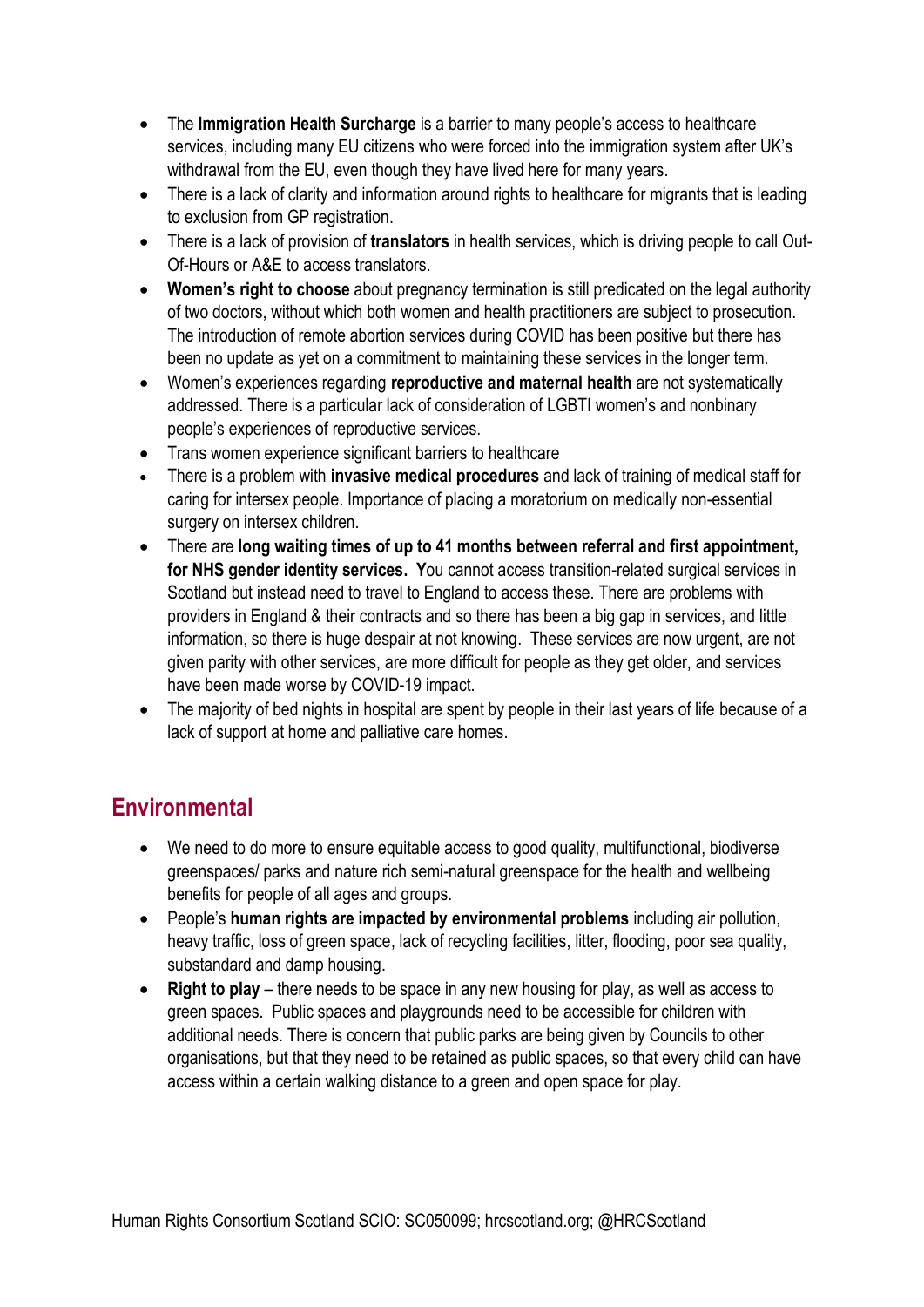# **Racism**

- Participants said that **the rhetoric that Scotland is not as racist as England is not good enough and is not true** – people need to stop saying that. Scotland is seen as very friendly but we hide behind that and there is a **lack of recognition of systemic racism** in Scotland and by public authorities. In particular, we need to acknowledge racism faced by People of Colour, and recognise white privilege. We need far greater accountability on sustained action to address racism within Scotland.
- **Racism in schools**: there is a Scottish Government work group on race in the curriculum but the remit of that group is quite narrow. There is rhetoric and chat but not actual action to address the severity of the issue. Children and young people are being turned off of education because of racism. Councils in Scotland often don't recognise racism in schools, it is called bullying -they need to recognise there is an issue of racism, they need to record racist incidents, and embed steps to be anti-racist. Antiracism needs to also be built into school curriculum and school policies from Day One of a student/pupil's experience.
- Racial prejudice with over 35% people believing that Scotland will lose its identity if more Black, Asian and East European people come to live here.

# **Hate crime**

- There are concerning reports of hate crime by children and young people attending schools local to where they live against children and young people with learning disabilities.
- The police provide **data on hate crime** to minority ethnic and religious community organisations far too late for them to be able to respond effectively - this data needs to be better, and shared much more quickly to better protect people.
- Since 2014-15, **homophobic hate crime reports have tripled and transphobic hate crimes** have quadrupled across the UK – there is high levels of distrust of LGBTI people of the police and a lack of understanding of hate crime reporting. Low level harassment is often not reported but affects safe housing – especially an issue during COVID lockdowns. There is a need for greater LGBTI rights awareness amongst those dealing with hate crime.
- Hate crime against People of Colour and minority ethnic people is persistent and has recently particularly increased against Asian population.

## **Data**

 **There is a significant lack of reliable, published and disaggregated national and services data on the needs, numbers and experiences of people from different groups across a variety of public services.** There needs to be data collected in Scotland that properly reflects small minorities and communities of interest within public service areas/local authorities, and not only counts the majority, larger minorities or communities of place. In particular there is a significant lack of data around: gender-disaggregated and intersectional data; around Deaf/deaf people, those with vision loss and other disabilities and their needs and experiences; around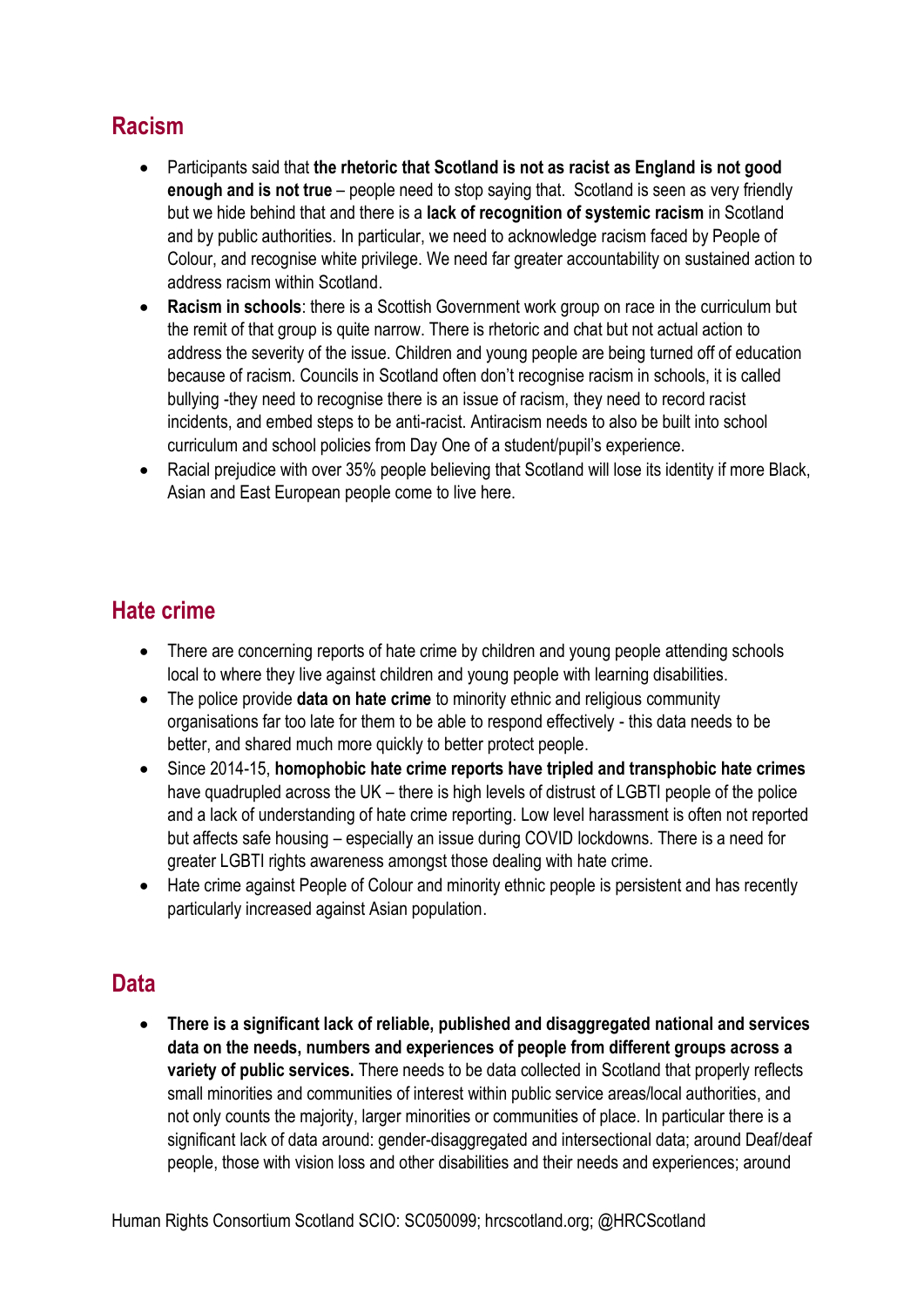the experiences of **People of Colour and people from minority ethnic communities** in Scotland – there is a lack of cultural competency when it comes to research and data gathering on ethnic minorities in Scotland and some groups not even recognised in data at all. This datagap only feeds into systemic inequalities and the lack of visibility of some ethnic minority groups, including from Asia and South East Asia. For example, hospitalisations during COVID were not disaggregated by minority ethnic groups at all. How can you make public policy if you don't know this? One of the implications of the lack of data is the tendency to perceive that racism in Scotland is not as bad as elsewhere, but without the data we have no way of knowing if this is true.

- It is disappointing that the **Census 2022** will be a missed opportunity to collect data on very small minority groups and does not properly ask questions around groups which are both ethnic groups as well as religious minorities such as Sikh or Jewish communities. The census is likely to miss the mix of ethnicity within for example, Christian churches which then impacts on funding made available. The Census will also not collect substantial data on Deaf people in Scotland, doing nothing to fill a significant gap in understanding about the deaf populations across the spectrum of Deaf; Deafened; Deafblind and Hard of Hearing, for service and policy design. Was there any involvement of ethnic minority leaders in designing the census? There is concern that census categories do not represent the diversity we have in Scotland and in the UK.
- If census 2022 is mainly online, then there will be less data on marginalised and digitally excluded groups, particularly people for whom English is not their first language.

## **Justice and policing**

- For some offences, when children admit to things in a Hearing, sometimes without any redress to anyone advising them, this **stays on their record** even after they come off supervision. In a room without any representation, they then carry this with them for the rest of their lives. Currently if child accepts the grounds for referral, this is equivalent of a conviction and comes into management of offenders legislation and rules about how long it stays on their record. And 'relevant information' even if a child is under 12, can be held on police systems and used – there is someone in place at the moment who can consider if this is appropriate, but a lack of clarity and transparency around this.
- The **age of criminal responsibility** was raised to 12 years old from December 2021. However this is still too low comparative to other countries and too law with regards to General Comment 24, para 22 by the UN Committee on the Rights of the Child which states that this should be set at 14 years old. In addition, a child under 12 years old cannot be held criminally responsible, but the act itself is still a criminal act and so investigative interviewing still takes place such as swabs and investigative interviewing, and holding the child in custody whilst this takes place.
- The **Age of Prosecution** in Scotland is 12 years old. There is a presumption against prosecution in court for under 16s, instead they should be referred to the Children's Reporter. However, this is still patchy in practice and some children are still being dealt with in court who could have been referred to the Children's Reporter.
- A young person could be charged with a crime whilst a teenager and this can then sometimes take 2-3 years for the court case to complete. This can be because of the complexity and seriousness of the crime – however, **lengthy judicial timescales** can significantly negatively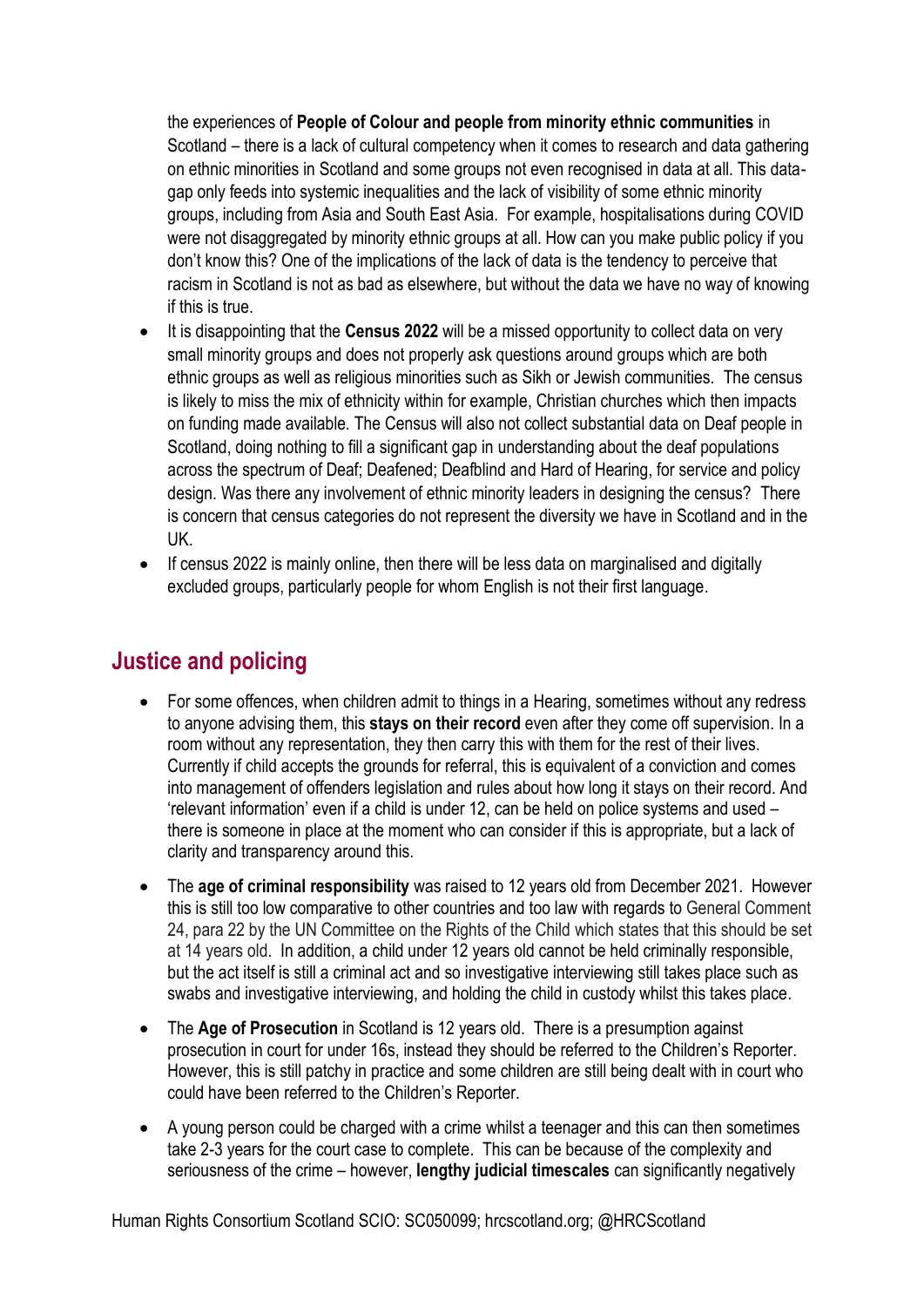impact a large proportion of a person's childhood. In addition, often children can become young adults before the case is heard, but with little evidence that their age change and maturity affects sentencing.

- **Victims of trafficking and criminal exploitation**, including children and young people, and particularly experienced by Vietnamese people, are far too often dealt with within the criminal justice system and the victims are detained and prosecuted for crimes, rather than given the support that they need.
- Refugees arriving on Scottish shores are not given safety but instead are treated as criminals by Police Scotland.
- Participants' experience suggests that disproportionate numbers of women with learning disabilities experience violent crimes but more data is required.
- Women **survivors of domestic abuse** have limited access to competent and affordable legal services.
- Medical and other sensitive records can still be accessed during criminal proceedings, undermining the right to privacy for rape complainers.
- There are low conviction rates for rape, domestic abuse, trafficking of women for sexual exploitation and FGM.
- Police Scotland have significantly increased the number of officers with **tasers**. Statistics show that more than 50% of taser discharge is on people who have mental health difficulties or who have a learning disability.
- The Independent **Review of Complaints Handling**, Investigations and Misconduct by Dame Elish Angiolini is being implemented but evidence suggests that in some instances police still fail to inform detainees of having notified the third party of their place of detention.p
- People on certain psychiatric orders are being prevented from **voting** even after discharge from hospital – those in forensic psychiatric units were omitted in the legislation.
- Community Justice Authorities are not able to hold local authorities to account, and so there is a lack of equity of services. Criminal justice-related services are very patchy throughout Scotland.
- Stays in **police custody** beyond 24 hours in Scotland persist.
- **Child's voices** are very inconsistently heard in court processes England has a special qualification for solicitors required to work with children but there is no such requirement in Scotland so there is huge inconsistency in children's experience.
- There is **over-use of force on children and young people** in the justice system, for example during arrests, and strip searching of children is still occurring.
- Care Experienced children and voung people are over-represented in the child and adult justice system.
- The Barnahus approach is being developed in Scotland for child victims but there is resistance to this being extended to child accused. This raises significant issues about how we understand children under the law and the CRC.
- Lord Advocate guidance includes that if a child is potentially subject to **criminal exploitation** then there is presumption against prosecution, and then this requires further investigation, not necessarily a referral to the national mechanism - this is not widely understood by police and prosecutors, and there are too many children who are prosecuted who should not be. There was significant increase in child criminal exploitation during COVID-19.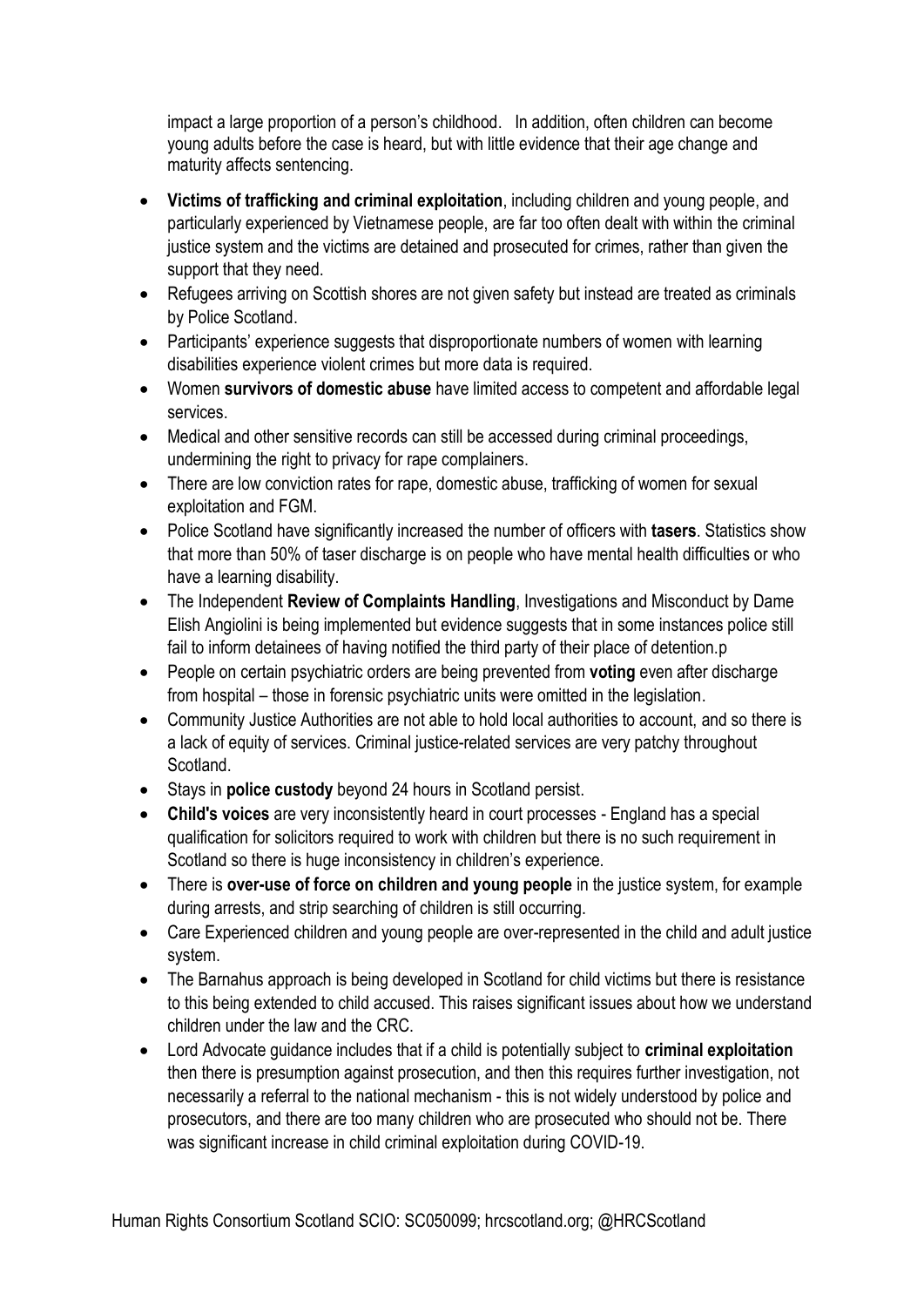- **Fatal Accident Inquiries (FAIs**) take far too long, the process often excludes the victim's family, and there is a lack of implementation of FAI recommendations/learning.
- Scots law still currently allows for the possibility to delayed access to a lawyer in exceptional circumstances for those in police custody.
- **Legal aid** provision and access to realising rights should be easier and more straightforward.
- We need access to justice and accountability which is not prohibitively expensive and does not involve going to court.
- There is a backlog in domestic abuse cases due to courts being closed during COVID, with an additional waiting time of 1-2 years.
- When **women with learning disabilities** report a crime, they are often referred to adult support and protection rather than any steps taken to bring justice and deal with the perpetrator. For example, online abuse of women with learning disabilities can result in their computers being taken away, rather than reporting the abuser.

# **Prisons**

- **Far too many women are being sent to prison** the female prison population in Scotland has risen by 120% since 2000. There has previously been policy discussion about there being 200 women in prison and this needing to be cut by 100, but there are now 400 women in prison rather than the numbers decreasing, it has actually increased. New legislation on minimum sentences is a positive development. However, there has been a lack of any serious attempt to improve alternative disposals. Sheriffs are reluctant to use alternative disposals, perhaps because of a lack of awareness of the options or a lack of confidence in their sustainability. Where there are alternative disposals, these are often more suited to younger men rather than women. Therefore, women are still in prison when they have committed non-violent or less serious crimes and do not pose a risk to themselves or their community.
- Women released from prison have significant difficulty in accessing financial assistance.
- Despite Barron Review recommendations, some female prisoners suffering from severe mental health disorders are still not transferred to an appropriate psychiatric facility within two weeks. Participants spoke about women having to transfer to England, far from their families and very unsettling.
- **Scotland's prisons are very overcrowded**, leading to many people living in a space with two people that was designed for one. This affects their right to adequate housing, to protection from inhumane treatment and to health. This also means that staff are overstretched and so people are kept in their cells for longer periods. There has been much talk over years on reducing prison numbers but short term prisons legislation hasn't actually reduced the number of people in Scotland's prisons.
- The presumption of liberty requires authorities to resort to deprivation of liberty (either through an arrest or as a punishment of imprisonment) only as a measure of last resort – authorities have an obligation to seek alternatives to detention. However, **far too many people in Scotland are on remand,** including many who do not end up with a custodial sentence. 70- 80% of 16-17 year olds in Polmont are on remand. Howard League Scotland says the untried remand population stood at 1,293 in February 2020, and despite an initial fall it had grown to 1,753 by April 30 2021. It means the untried remand population increased by 35.5% over the 14 months. We need to be specific and direct judges on presumption against remand.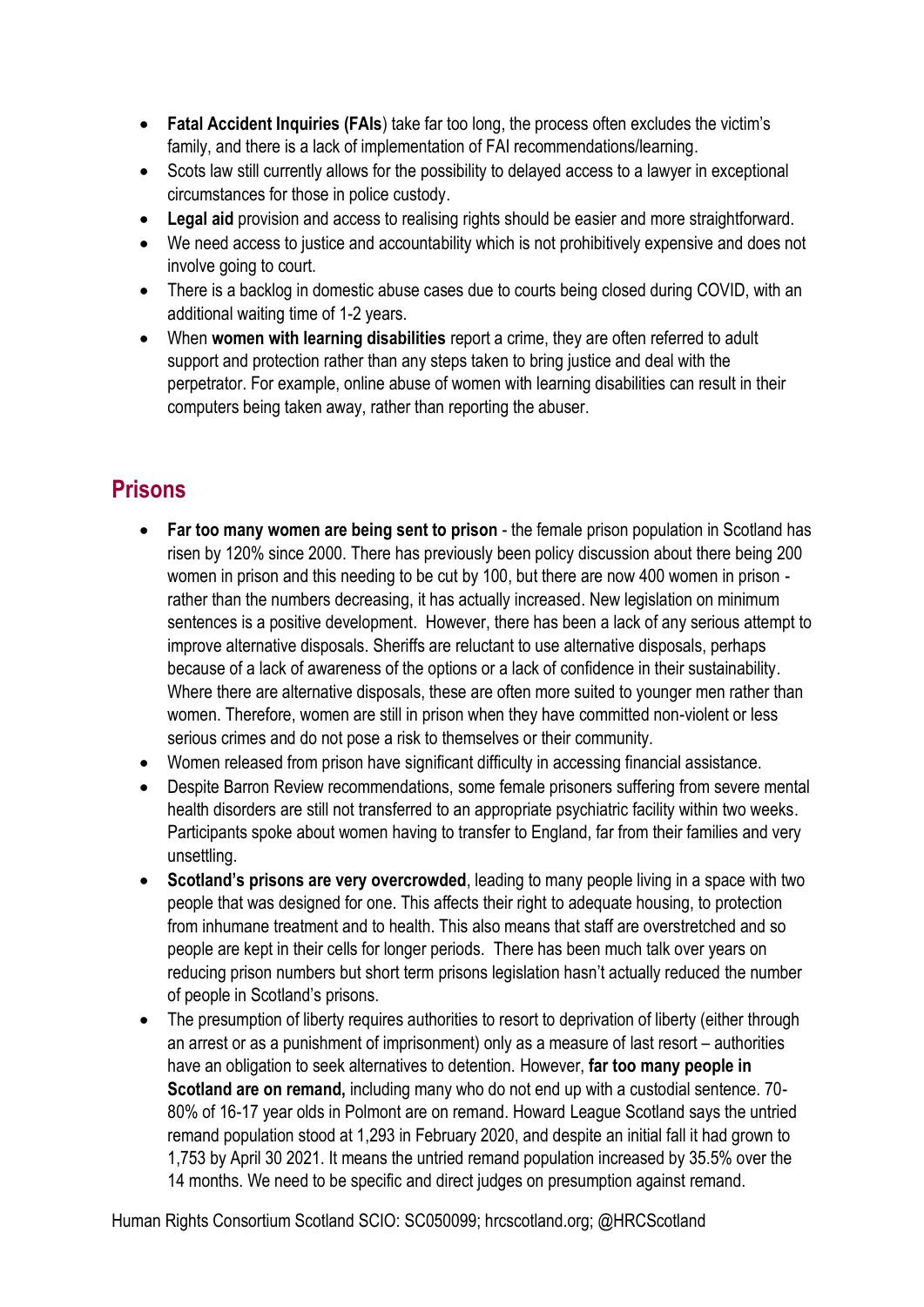- People are still put on remand because of **'no fixed abode',** in effect taking away someone's liberty because they are homeless.
- There is more evidence needed about **people in prison with Additional Support Needs;** there is a lack of screening for people needing additional support or healthcare when people enter prison / custody. Additional support needs in prison are often not well understood, with undetected/undiagnosed health and social care needs, especially because of ageing prison population.
- There needs to be more accessible information and support for communication in custody, in court, and as witnesses, for people with learning disabilities. There has been some progress around 'appropriate adults' but there is a lack of training for officers to identify when this is needed.
- There is a very concerning high number of **deaths in custody.**
- There are difficulties with adequate housing and accessing benefits for those **leaving prison** and their families. There are no discharge grants available for young people under 18 years old.
- People are still being released after 5pm on a Friday without housing and with a lack of care & support in place.
- Significant unmet need for mental health treatment and support within prisons.
- **Healthcare services in general are very poor in many prisons**. When you go to prison, you get taken off the GP's list and lose all of the support, and then there is considerable effort needed to re-establish this support afterwards – this is particularly difficult for those on remand. There is a lack of liaison between healthcare in prison with community healthcare.
- Prisoners do not always receive proper medical screening upon arrival, including their withdrawal status and their risk of self-harm or suicide.
- Long delays before prisoners can begin drug replacement therapies.

# **Access to paid work**

- **Asylum seekers are denied the right to work** this is an affront to their dignity, impacts their health, wellbeing and integration, and is a loss of potential skills and workforce to the UK.
- Too many migrants are in low paid, insecure jobs with poor conditions.
- There are particular **barriers for women** in returning to paid work or education participants spoke about these including a lack of childcare, a lack of support from partners, a lack of financial support, a lack of employability support, and a lack of confidence and knowing where to get advice.
- Women's access to paid work has been significantly undermined by a radical increase in unpaid work due to the pandemic.
- Women's right to work is also affected by childcare that is lacking, expensive and often inflexible.
- **Disabled people** continue to be under-employed, lack employment and get paid less than nondisabled people.
- The **gender pay gap** is still too wide, with low pay persisting in many of the predominantly female and undervalued sectors such as childcare and social care.
- People from **minority ethnic groups experience discrimination in recruitment** as well as occupational segregation and disproportionately unfavourable working conditions. Muslims are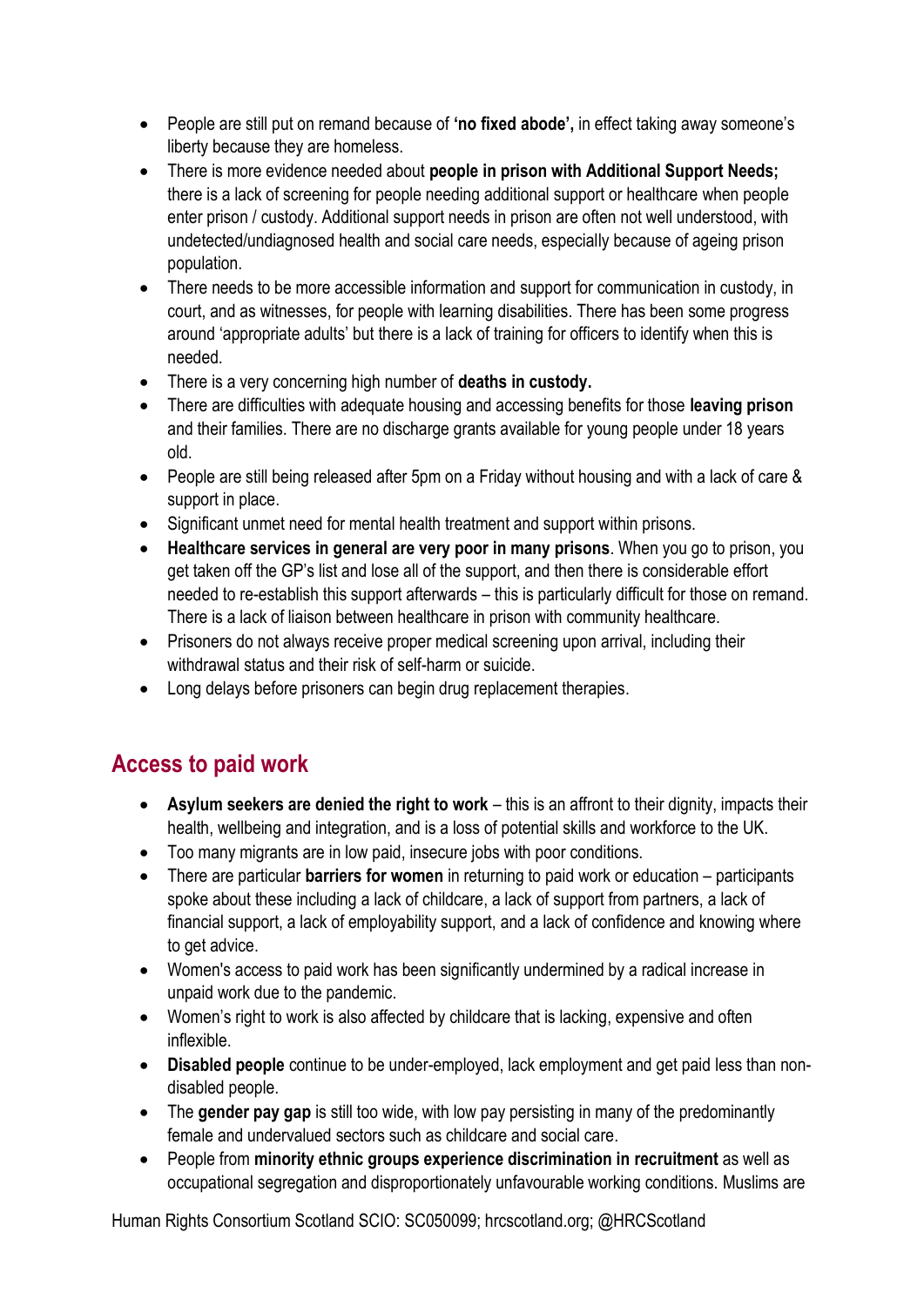paid less than other groups, for example the pay gap between Muslims and those of no religion is as high as 19.3%.

- People from minority ethnic groups are under-represented in Modern Apprenticeships participants spoke about many minority ethnic students putting in sufficient work and pursuing these Apprenticeship opportunities but that they are then not selected.
- Historically, minority ethnic students always perform better than white students but when it comes to employment then this is the reverse.
- Race needs to be part of public sector recruitment policies, in the same way that climate change is.

# **Participation**

- **Participation in policy making and service design is too often tokenistic, rather than meaningful,** with little evidence of people's views actually shaping decision-making. There needs to be greater commitment to take the actions that Government has already heard need done.
- There have been positive steps taken to listen to the voices of children and young people in policy-making. However, the Scottish Government needs to do more to hear from minority groups of children and young people who are seldom-heard including migrants and refugees, Gypsy Travellers, disabled children, children whose lives are affected by parents in the armed forces, Care Experienced children and young people, justice experienced children and young people. Sometimes public authorities handpick the most articulate and easy to hear from, rather than enabling participation from marginalised groups. Public authorities need to use an inclusive communications approach to ensure that children and young people know about opportunities to participate in decision-making and can do so fully.
- Organisations who support participation, such as those who enable people with learning disabilities to participate, are too often not **properly resourced** in order to do so. People of Colour and minority ethnic people are also not being supported and resourced to participate in policy making decisions – instead there is a lot of pressure on third sector and small or nonresourced community organisations to carry a lot of the weight to input into policy or rights conversations. Organisations need sufficient and long-term resourcing for participation work.
- There is a lack of representation of women, particularly disabled, minority ethnic and LGBTI women in politics, in media and in local authority leadership, sometimes driven by gatekeepers in homes, communities or organisations putting up barriers to women's engagement. Too many women also do not stay in politics or public life because of the level of discrimination and abuse that they face, particular online, including death threats and rape threats – this is discussed further below.
- There is need for a specific mechanism to capture voices of children and young people on improvements in the justice system – there is some planning around collecting data from public sector but nothing from third sector, and from children and young people themselves.
- Lack of voice for people directly affected by mental health system and related decisions.

## **Independent Advocacy**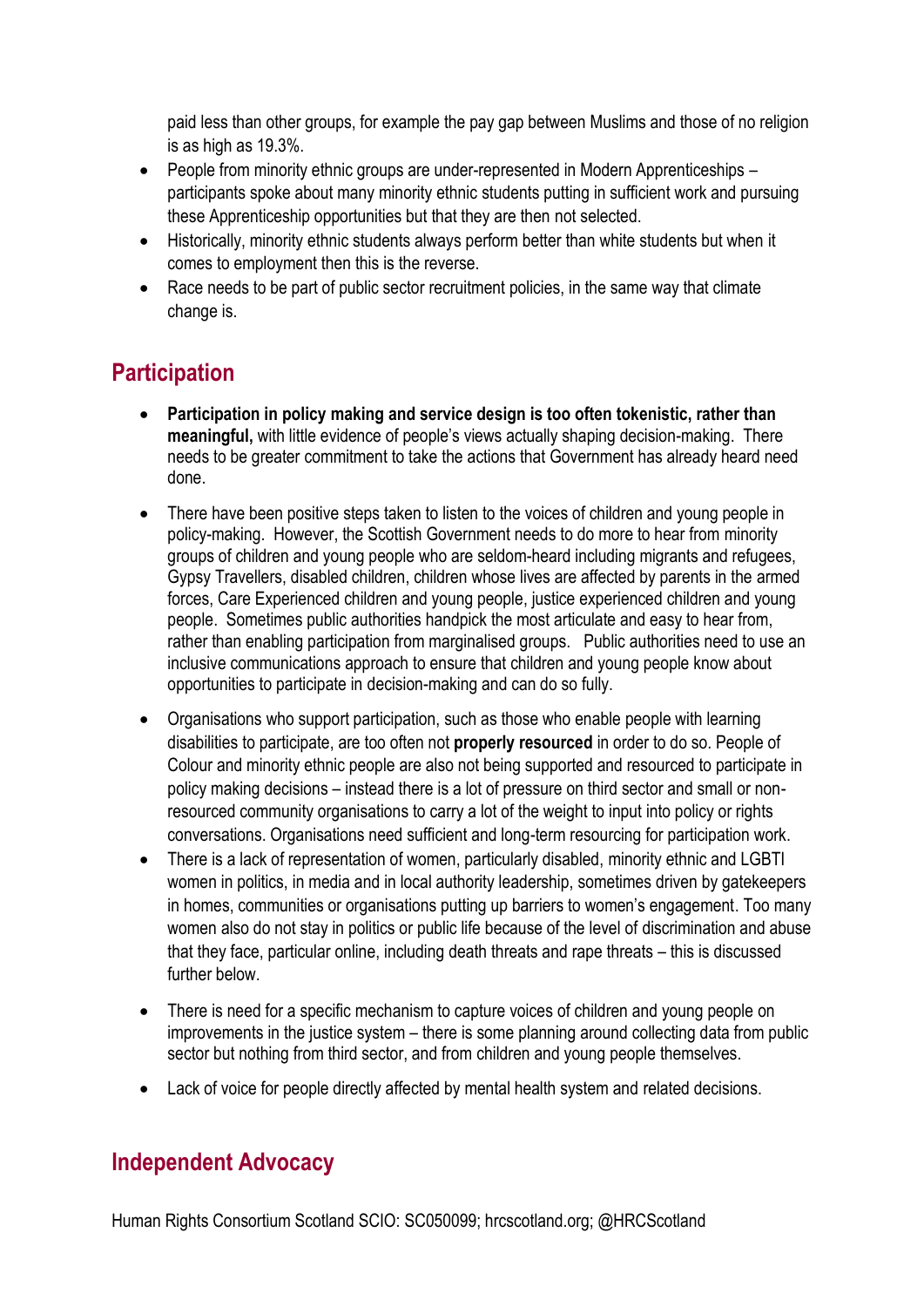- **Many people, in all different situations and with different needs, do not understand their rights and do not know how to access them. Independent Advocacy was seen as crucial for enabling this to happen.** In particular, participants spoke about the following groups needing increased provision of independent advocacy: people with learning disabilities, Care Experienced people including children and young people currently in local authority care; people in the immigration system; LGBTI people; people at every stage of mental health system; people in prison.
- There are a lack of child-friendly complaint mechanisms, and independent advocacy services can support children and young people to make both informal and formal complaints.
- However there are **significant gaps in availability of Independent Advocacy services**, and there is often criteria attached to accessing Independent Advocacy services which excludes too many people in need of the service. For example, Independent Advocacy in the Scottish social security system is only available to disabled people; there is some advocacy available for children and young people in the care system but this is patchy and limited; independent advocacy should be available for all children and young people to enable participation and help them get remedy to problems they are facing; advocacy should be available to all in the mental health system but is often only available for those in crisis and with statutory orders. People spoke about the considerable disappointment that the contract for advocacy on social security was given to a company from outside Scotland who have no experience of the benefits system and no idea about the geography of Scotland.
- Could the Mental Welfare Commission be given new powers to ensure that local authorities make adequate provision for independent advocacy?
- There is significant unmet need for Independent Advocacy in the justice system, particularly for children and young people and their families, and for those with additional support needs. People need someone non-bias as soon as they come into contact with the justice system, helping them to understand their rights and how to access them. People coming through court and police custody are not always being given relevant understandable information around their human rights and the process. Often people are simply given a piece of paper about your rights but if someone has additional support needs or a brain injury or affected by domestic abuse, giving someone a piece of paper is simply not sufficient.
- Collective as well as individual advocacy should be available.
- Any Independent Advocacy service commissioned by the NHS should be registered with Scottish Independent Advocacy Alliance, ensuring that it is truly independent.

## **Adequate standard of living, poverty and social security system**

- More than one in four (260,000) of Scotland's children are officially recognised as living in poverty. Children and families from minority ethnic groups, children with a disabled family member, Gypsy/Traveller children, lone parent families, are at an increased risk of living in poverty.
- Government puts a 'sticking plaster' on this rather than finding proper solutions to poverty.
- The level of social security benefits is simply not enough and needs to reflect the cost of living.
- Women continue to bear the brunt of austerity measures 63% of those impacted by the annual cap on household benefits have been lone parents, 90% of whom are women. 86% of total cuts to welfare and public services between 2010 and 2020 came from women's incomes.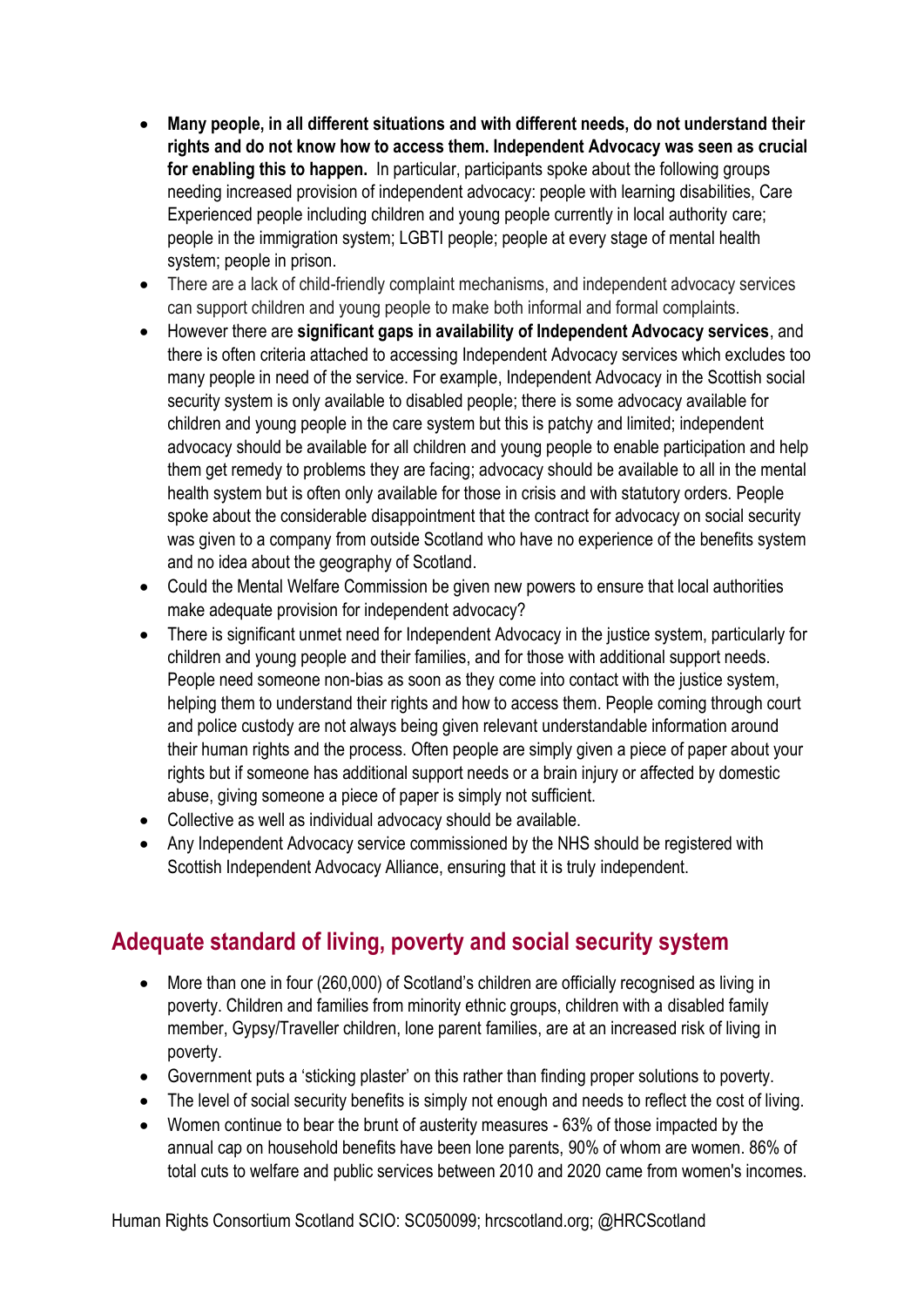- There has been scant gender analysis of the impact of 'household' benefits rather than entitlements or to individuals, including this creating a system that enables perpetrators of domestic abuse to control a women's access to money. This includes the new Scottish Child Payment that is also calculated on the basis of 'household', missing an opportunity to address this barrier to women's right to protection.
- Raise the minimum wage to make it fit with purpose and keep track with inflation.
- Trial Universal Basic Income.
- Listen to lived experience across different equalities groups when designing social security
- Increase pensions and bring back triple lock
- Transport subsidies should be equal across the UK
- More empowerment / education to get out of benefit system and achieve better standard of living.
- Eradication of the need for food banks
- Recognising and rewarding "low status" low paid jobs eg. delivery drivers, cleaners etc. who do essential work and get rid of the idea that people need to be incentivised to work.
- Close the poverty gap with the increase in costs of fuel and food, even people who are earning cannot afford rent/mortgage, Government needs to prioritise addressing this.
- The benefit cap and two-child limit means that those in larger families are at increased risk of poverty, and cannot rely on a social security safety net even though they have the right to social security as set out in ICESCR.

## **Media – Harassment, Abuse, Racism**

- Media reporting is very bias against Muslims and this increases hate crime, discrimination and harassment. This reporting also impacts beyond Muslims to others such as the Sikh community.
- The public **do not understand migration and migrant rights**, and the restrictions and reality of their lives and their stories – if they did, then the perception of migrants could be changed and improved. Government and politicians need to take responsibility for educating and raising awareness of people about migrants and all of the benefits that they bring to the UK and the importance of providing safety to refugees.
- Too often, the word deaf or Deaf is used in the media and by politicians to mean ignorant or stupid or in a derogatory way – this needs to end.
- **Public harassment faced by women, both online and offline, is at endemic levels.**
- **Negative and toxic debate around LGBTI rights**, particularly transgender rights, in Scotland and across the UK. There is a need for the Scottish Government to speak out more on trans people rights in particular, especially with regards to abusive or threatening behaviour on social media.

## **Refugees and asylum seekers**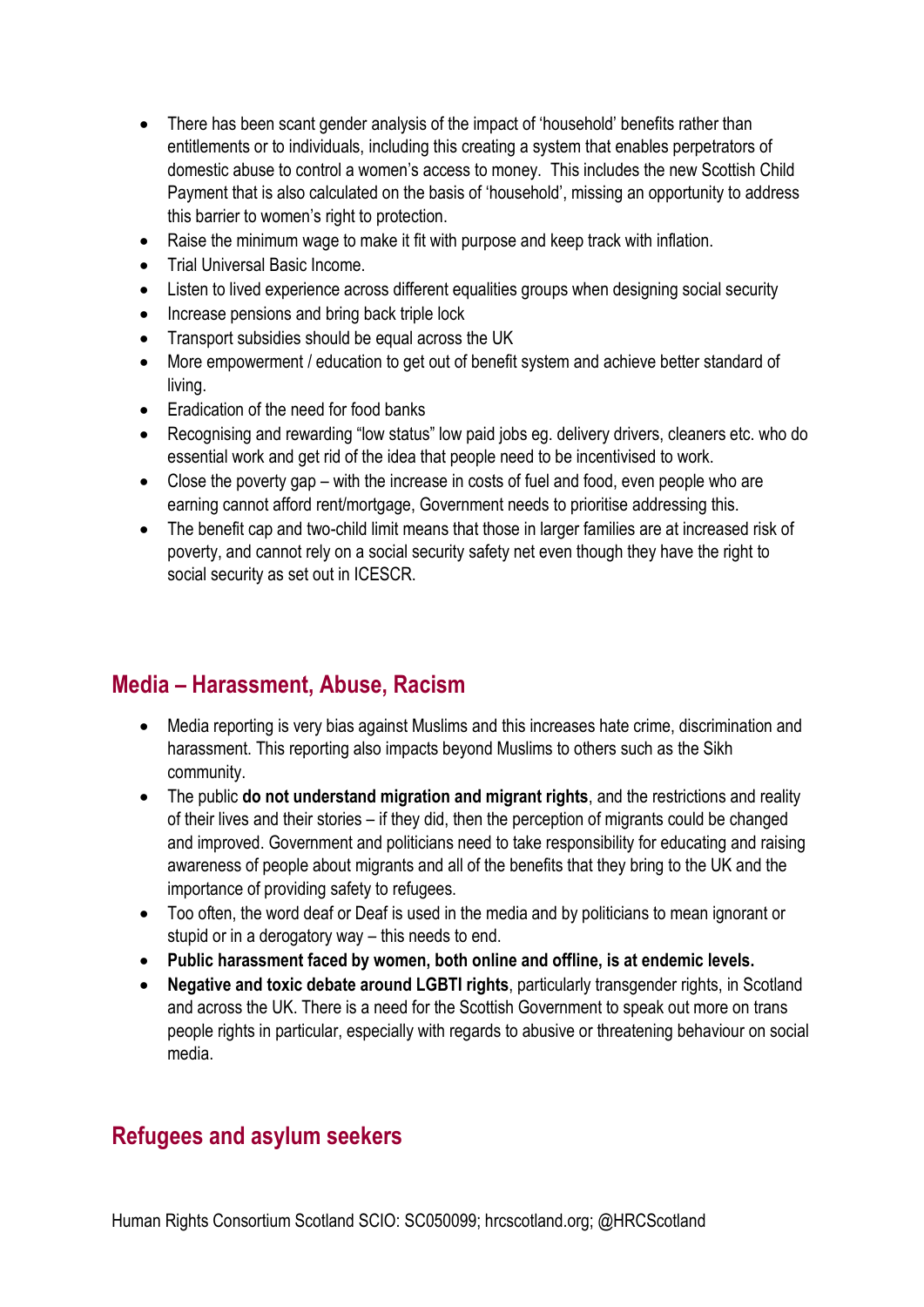There was recognition that many of the barriers to rights facing people in **the immigration system** is because that system itself is deeply flawed, and infringes upon people's dignity in the way that it operates. However, many participants also spoke about the frustration that too often the Scottish Government uses devolved competence as an excuse and does not do enough to mitigate the hostile immigration system. **The Scottish Government needs to use all of its powers to the fullest extent to protect the human rights of people in the immigration system.** For example, they spoke about:

- **No Recourse to Public Funds** is a significant barrier to protecting the economic and social rights of many people. The Scottish Government must systematically find ways of providing the support and services that people need in a way that protects someone's dignity despite this restriction. Several Scottish social security benefits including possibly the Scottish Child Payment, are not available for people with No Recourse to Public Funds. There are difficulties for women with NRPF in accessing housing and refuge services.
- Asylum seekers are excluded from free travel for under 22 year olds this should be addressed.
- Devolved services should **not ask for proof of immigration status** before you get access to the service, because this should not be a barrier to services. Even the fear that services may share details with the immigration system puts people off from accessing services that are vital to their health.
- There is a significant lack of immigration **legal advice** in Scotland, particularly in rural areas and for complex or specialist cases.
- There is a concern that due to EU withdrawal, there were many children and young people in the care system who did not apply for settled status on time and are now left with insecure immigration status.
- There should **be pathways to enable stable immigration status** the Scottish Government could do more to enable these pathways in Scotland.
- There needs to be greater accountability around the New Scots Strategy and sustained and proper resourcing of the Ending Destitution Strategy.
- Glasgow City Council has withdrawn from being a dispersal city for refugees -this means that refugees are now being placed across different towns in Scotland with little access to the support and services that they need.
- People in the asylum system are entitled to a certain number of hours of **English as a Second Language (ESOL) lessons** each week - English is essential for integration, citizenship and for work. The hours available are simply not enough -the Scottish Government could provide far more. Asylum seekers who use sign language do not have the same entitlement to hours of BSL lessons each week -this gap affects a small minority very significantly and should be addressed.
- Disabled migrants sometimes only have identification/confirmation of their impairment after their arrival in the UK and they need support to access work, disability-related support, and the health services that they need.
- Newly recognised refugees are at **high risk of homelessness as asylum accommodation is withdrawn after a 28 day 'move on' period** following granting of their status, despite significant hurdles such as finding employment and accessing any support they need within this time. Local authorities could do more to make sure their basic rights are protected after this time.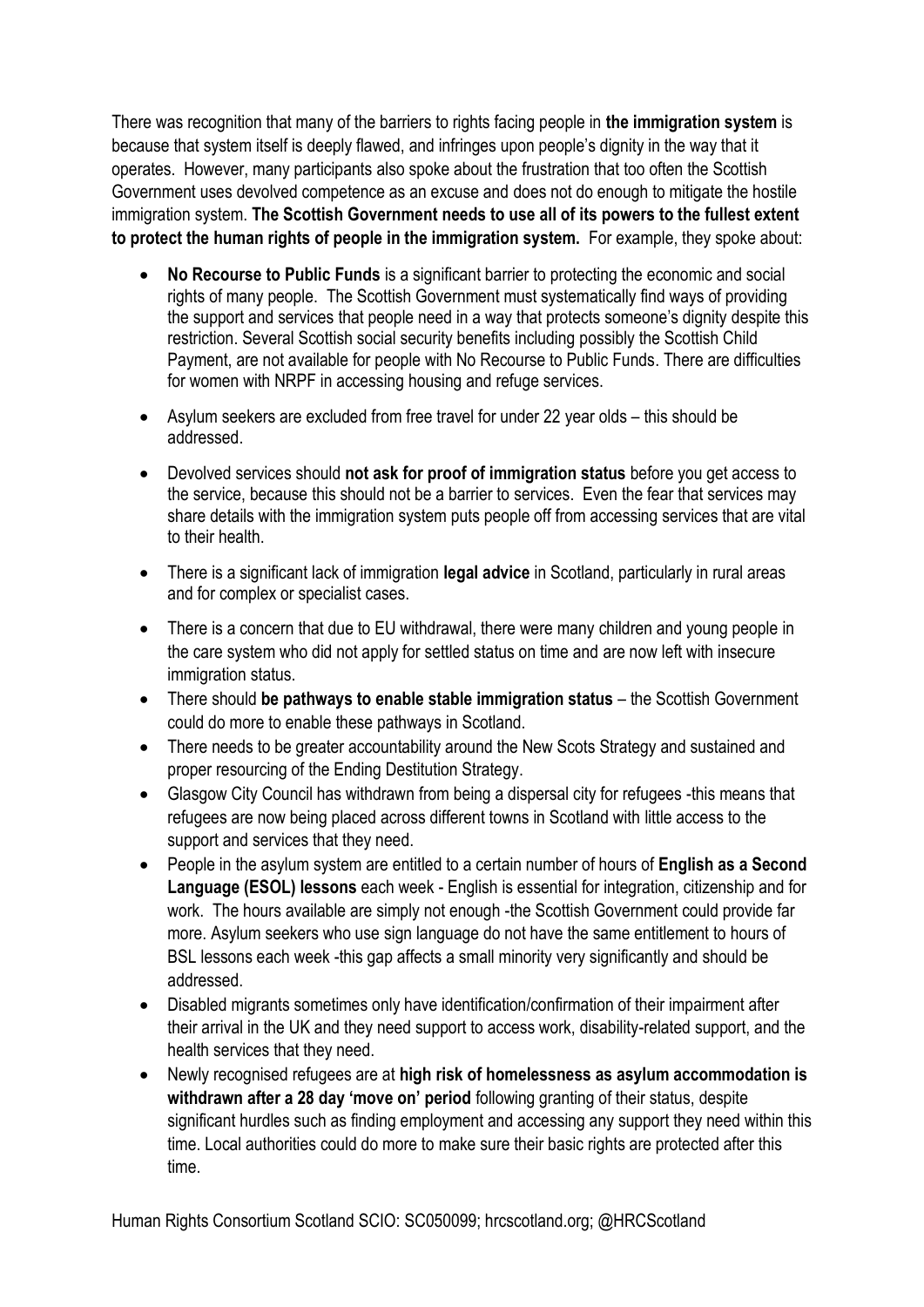The Scottish Government could do more to address the poor mental health of refugees especially LGBTI refugees. LGBTI refugees are often quite isolated within asylum accommodation and the system, and need particular support for their mental health.

Participants raised a number of significant barriers to rights that fall within reserved areas:

- There should be a time limit on immigration detention
- The Nationality and Borders Bill is in direct contravention to the Refugees Convention and will result in significant infringements of people's human rights.
- There should be a right to family reunion, so that families can live together.
- In 2018, some children were still being held in Dungavel Detention Centre near Glasgow has this been addressed?
- The level of asylum support is far too low, with people expected to live below the poverty line.
- Difficulties for LGBTI people getting refugee status because of the types of evidence required by the UK immigration system.

# **Additional issues: Disabled people**

- Too many people with learning disabilities are **stuck in longstay hospitals** because there is no community housing & support available – this is a significant human rights infringement.
- Health inequalities research finds that **people with learning disabilities die up to 15 times earlier** than their peers from avoidable deaths, including respiratory illnesses - especially in light of COVID, this is very important.
- There is concern about the numbers of parents with learning disabilities who have had children removed from their care -it is unclear about the numbers of people affected and more research into this is needed.
- The **transition from school** for disabled young people was really difficult before COVID-19 due to gaps and barriers to services, education and employment but after COVID-19, it is now 'absolutely dire' – young people are being left in their family home with no paid care, no options, and no career based and future planning. All too often, young people with learning disabilities find that on leaving school, they are moved into day services or onto life skills courses for the rest of their lives, without any consideration of what they want to study or pursue. This also has consequences for parent carers – see more under 'Care' above.
- New smoke alarm laws were D/deaf people considered at all in how the new law was made? What about making more buildings and homes safe for D/deaf people?
- There remains significant need for accessible housing for disabled people– what is being done on this, targets, accountability?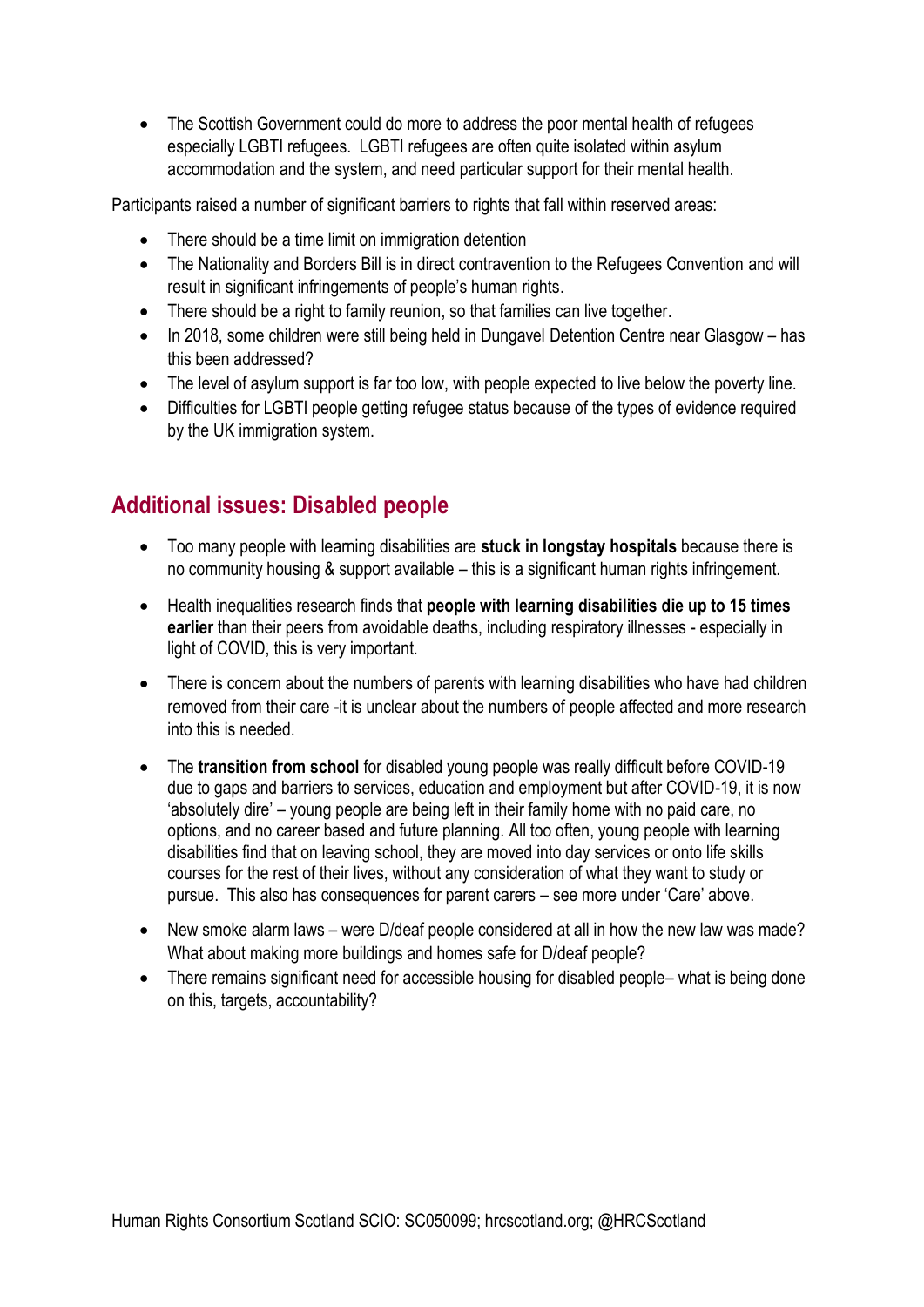# **Additional issues: Women<sup>1</sup>**

- There is a lack of recognition of addressing the needs and issues affecting **minority ethnic women**, and this had led to a lack of resources and specialist support for them. For example, they experience high levels of domestic abuse, and this increased significantly during COVID, but without enough community and specialist services to provide protection and support. Too many minority ethnic women do not know what rights they have or how to access them, and they cannot access mainstream services which would provide such awareness and support. Initiatives to help minority ethnic women, including asylum seekers and refugees, are often from small and community-based organisations who lack sustainable and adequate resourcing. Small organisations often end up competing against each other for resources, leading to less choice and lesser provision for women.
- There are **persistent high levels of gender-based violence against women and girls, and a shortage of services and a l**ack of investment in the sustainability of services **to meet this need** – domestic abuse increased during COVID-19 and whilst the Scottish Government were fairly quick to approach domestic abuse organisations to begin to understand and resource what could be done to mitigate this impact of lockdown, the underlying issue of lack of adequate and sustainable funding and enough support services is still there and has not been addressed. In particular, disabled women and girls experience very high levels of domestic and sexual violence. Often women's services are not equipped or resourced to work with women who have learning disabilities. Domestic abuse remains the third most common reason for a homelessness application.
- There is a very low rate of convictions in rape and sexual assault cases. In addition, a backlog in court cases exacerbated by COVID-19, means that victims of rape and sexual assault are waiting a long time before their case is heard, with all of the impacts on their health and wellbeing.

# **Additional issues: LGBTI people**

**.** 

- LGBTI women experience particular problems accessing gender based domestic abuse services.
- **Gender recognition** laws are out of step with international best practice, to allow trans people to change the sex on their birth certificate more easily and without intrusive medical requirements. The GRA law should be passed, particularly recognising that delay has increased the impacts of toxic debate and misinformation on human rights and LGBTI activists.
- There is concern about **potential roll-back and deprioritisation of LGBTI rights progress** in recent years. Participants called for Government to show leadership and courage to champion LGBTI rights.

<sup>1</sup> There are additional issues and evidence available in Engender's CEDAW follow-up report available at: [https://www.engender.org.uk/content/publications/CEDAW---FOLLOW-UP-TO-CONCLUDING-OBSERVATIONS-](https://www.engender.org.uk/content/publications/CEDAW---FOLLOW-UP-TO-CONCLUDING-OBSERVATIONS-SCOTLAND.pdf)[SCOTLAND.pdf](https://www.engender.org.uk/content/publications/CEDAW---FOLLOW-UP-TO-CONCLUDING-OBSERVATIONS-SCOTLAND.pdf)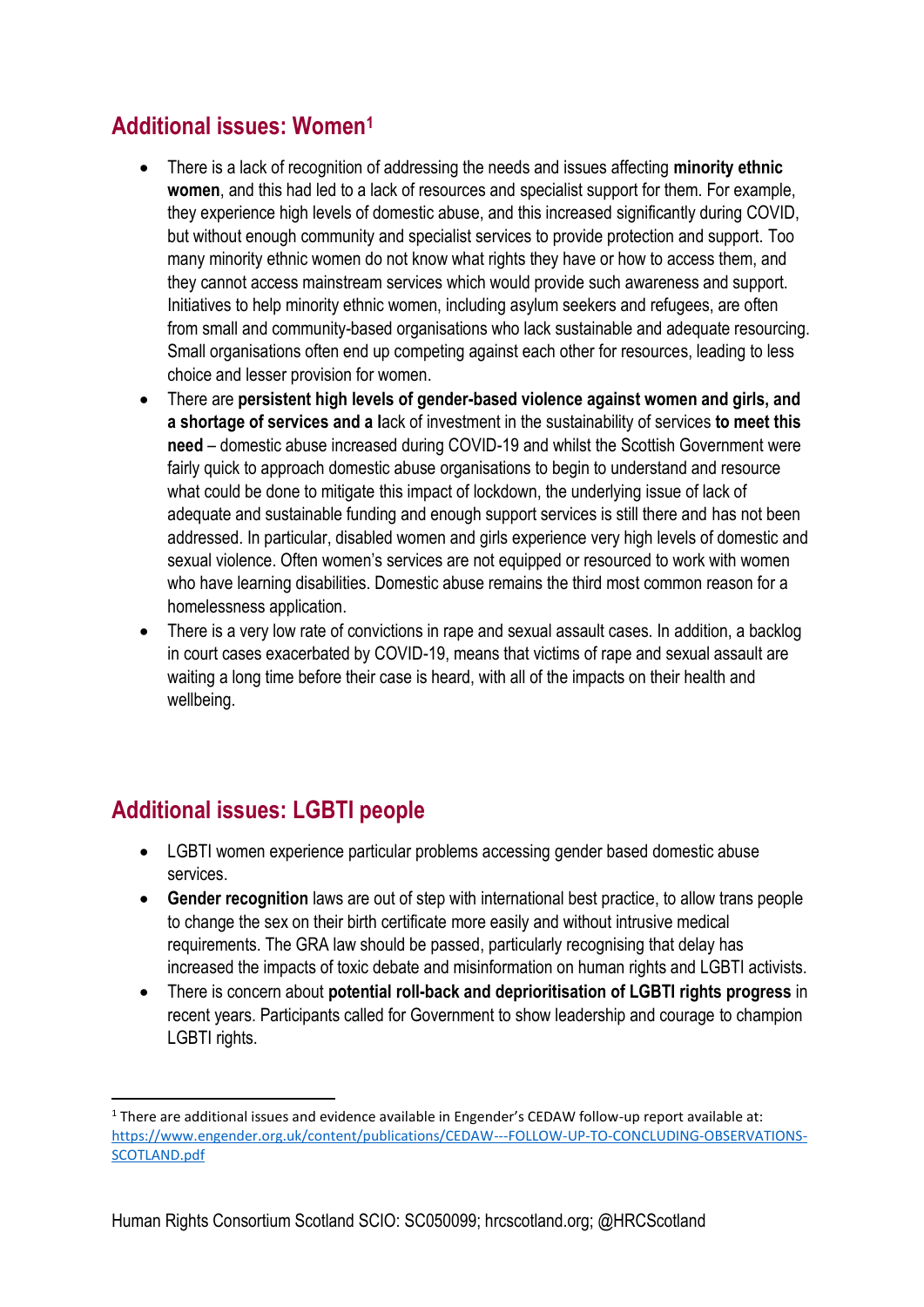- There is concern about the impacts of chemsex and spiking on LGBTI children and young people's safety and wellbeing.
- LGBTI people experience higher levels of violence and abuse, and struggle to access justice.
- Too many LGBTI people have been harmed by **conversion therapy**. Conversion therapy needs a full and comprehensive ban in law, including for trans people.
- Social care services are not always inclusive of LGBTI older people

## **Additional issues: Children and young people**

- **UNCRC Incorporation**: It is important that the UNCRC Incorporation (Scotland) Bill is amended as quickly as possible so it becomes law, and that public authorities are fully equipped to fulfil their new duties under the Act. The interrelatedness of the UNCRC, with CEDAW and UNCRPD and ICERD, for the full protection of children's rights needs to be fully understood and implemented.
- **Children in conflict with the law** children just do not understand their rights or judicial process and children just shouldn't be in our court system. Children in adult courts does not meet Council of Europe guidelines and does not fit with the UNCRC.
- **16 and 17 year olds are children too** At the moment, if you are 16 or 17 and not currently on compulsory supervision order then you are not referred to Children's Reporter, and can end up in a YOI rather than secure care. This is particularly the case given shortages of secure care placements. CAMHS is increasing up to 18, but currently physical conditions in the NHS are only up to 16 years old. 16 & 17 year olds can drop out of health services because often they are sent letters and not their parents, so they drop out or ignore the letters. The minimum age of marriage is 16 years old, but under the UNCRC you are a child until 18 years old.
- Concern that children institutionalised earlier and earlier as parents feel pressure to work; this should be a choice, people should be able to protect that early attachment time if they want to. There is a need to review parental leave policies and see how these could support gender equality and better family relationships, as well as bigger questions around demographic decline.
- There is a lack of education and **awareness about children's human rights** amongst those who work with them – everyone in public services needs children's rights training, and not only those specifically working with children and young people. Parents are often the first champion of their child's rights but often do not know where to get the advice or understanding that they need in order to do so effectively.
- There is very concerning evidence of damaging use of **restraint and seclusion of children**, particularly children with learning disabilities and those with complex needs.
- **Mosquito devices** These devices are harmful to children and young people and discriminate against them. Whilst there is recognition of this, there is a lack of clarity where this sits within reserved responsibility for trade and devolved responsibility of health and wellbeing, and a lack of any action to address this.

## **Additional issues: General**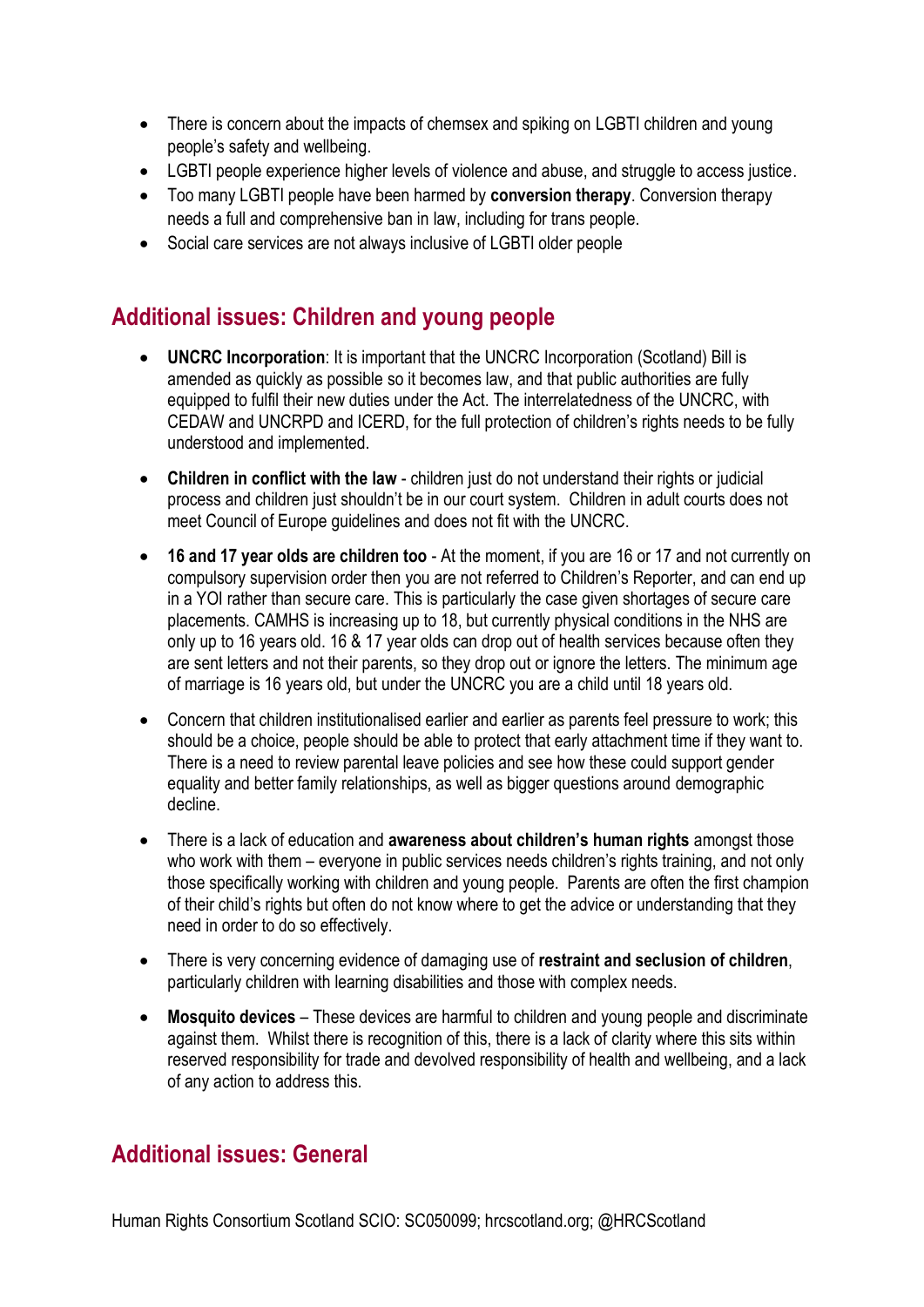- Funding in Scotland does not follow human rights priorities **human rights-based budgeting** needs to be adopted by the Scottish Government and other public authorities.
- UK Government watering down of rights accountability through the Judicial Review & Courts Bill
- There is concern about the planned reform of the **Human Rights Act** and the need to maintain avenues and strength of government accountability on rights, and raise awareness of how the HRA protects our fundamental rights. There is increasing divergence around approaches to human rights at UK and Scottish levels – there must not be any regression on rights protections in law, but only strengthening.
- ICESCR incorporation participants spoke about the need to benchmark and identify the minimum core of economic and social rights entitlements for survival, including housing, food, health, education, basic income.
- Public services in Scotland are not informed by an **intersectional approach** that recognises that where people face multiple barriers to their rights, there needs to be particular attention to addressing these barriers in service and policy design. All too often, the vague principle of intersectionality is pursued without a clear strategic ambition, leading to a watering down and homogenisation of equality concerns.
- All Scottish public authorities need to adopt an accessible information and **inclusive communications approach** to all of their services. The lack of support for communication needs excludes people from vital services and from participation and public life. Too many public bodies and organisations do not allocate enough resourcing to make what they do accessible. Inclusive communications is really important for people to understand their rights and know how to access their rights and therefore should be an integral part of development of the enhanced human rights framework in Scotland.
- **Resourcing for civil society and community organisations** is important for human rights protection – their crucial role was recognised during COVID-19 but resourcing is too often short-term, patchy, based on damaging competitive tendering and without core costs being met. There is a postcode lottery of some areas being eligible for more resources than others, and sometimes specialist or community groups for particular minority grousp miss out on funding to larger mainstream services. There is considerable emotional/financial fatigue in the 3rd sector due to COVID-19 and there having to step in and cover gaps in public services.
- End age cut offs for support available for Care Experienced people, and instead ensure that rights protections are lifelong for Care Experienced people.
- Sustainable and adequate resourcing for **Scotland's National Action Plan on Human Rights** (SNA) including support for an independent Secretariat, SNAP Actions, and an independent SNAP Leadership Panel. SNAP can be used to ensure that the rights incorporated with a Human Rights Bill are implemented in practice and make a real difference in people's lives.
- Some participants raised issue of the right to die and the Assisted Dying Scotland Bill proposed by Liam McArthur MSP. However, there was disagreement between participants on how this impacts human rights.

## **Positive developments in human rights protection**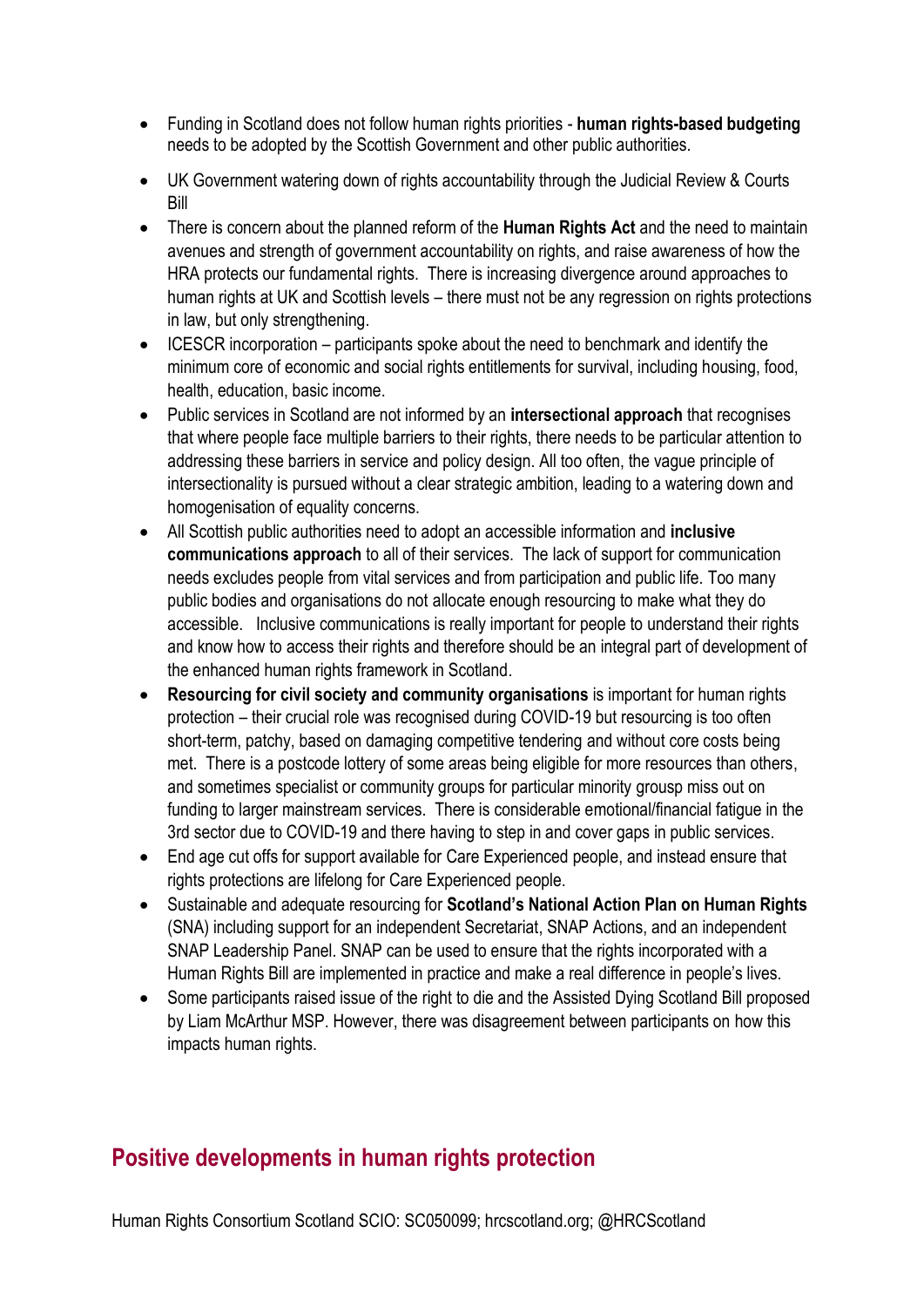In some workshops and through a Menti poll, participants spoke about positive steps forward on human rights:

- Scots Law has been changed to give children equal protection from assault.
- The UN Convention on the Rights of the Child (UNCRC) Incorporation Bill was passed unanimously by the Scottish Parliament in March 2021. This Bill has wide support from across civil society, and includes key elements such as including children and young people with learning disabilities within it.
- The age of criminal responsibility in Scotland was raised from 8 years old to 12 years old (though still falling short of 14 years old recommended by the UN, see above)
- That there is a review of mental health law under John Scott
- Publication of women's health plan
- Scottish social security system
- Scottish Government commitment for new human rights framework including incorporation of CEDAW (women's rights convention), CRPD (disabled people's rights convention), CERD (convention on race rights) and ICESCR(covenant on economic, social and cultural rights), and the right to a healthy environment
- Planning Act (2019)
- Creation of the Scottish Sensory Hub
- Health and Social Care Standards: my support, my life
- Social Security (Scotland) Act 2018, including acknowledgement of social security as a human rights, and a right to advocacy for disabled people
- Expansion of free personal care, for the first time, to those under age 65
- New hate crime bill had some incremental positives
- Taking age limit off the Care Experience Bursary
- Right to vote in Scottish Parliament and local elections extended to all those with 'leave to remain' in the UK and to short-term prisoners
- Housing First policy
- Doubling Scottish Child Payment
- BSL Interpreters at First Minister COVID updates
- Open access to HIV treatment and care regardless of immigration status
- Domestic Abuse (Protection) Scotland Act 2021 gives additional protection for a victim of domestic abuse to remain in their own home, rather than being made homeless in order to be safe
- Carers Allowance Supplement increased for Oct 2021- March 2022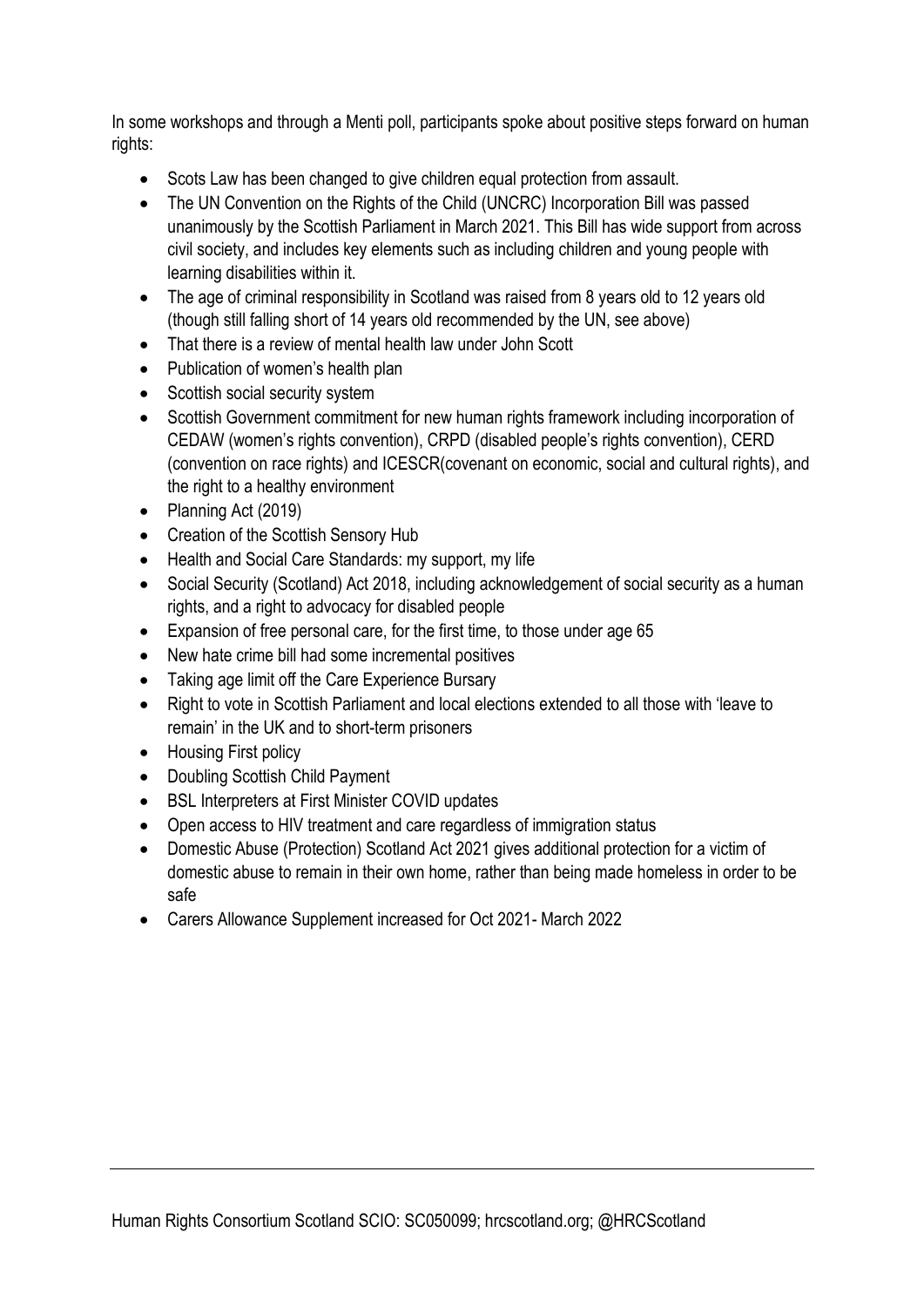# **Appendix A**

This is feedback from the Health and Social Care Alliance Scotland (the ALLIANCE) on additions to an initial draft of this report. The ALLIANCE also included suggestions for amended text which have been reflected in the main body of the report.

### **Health and Social Care Alliance Scotland (the ALLIANCE)**

HRCS Universal Period Review Summary: ALLIANCE feedback

January 2022



### **Introduction**

The Health and Social Care Alliance Scotland (the ALLIANCE) welcomes the opportunity to provide feedback on the Human Rights Consortium Scotland's draft summary of points raised in the Universal Periodic Review (UPR) civil society workshops in November – December 2021. Additional points and additions to the draft text are listed below.

### **Human rights and COVID-19**

### General

ALLIANCE members have shared experiences of confusing, limited and interrupted communication at all levels in health and social care settings: between services, for people who access services, and at the national public health messaging level.<sup>*i*</sup> A lack of tailored, person centred approaches throughout health and social care interactions meant that public health messaging was often confusing, inaccessible and contradictory. Some examples include:

- Written communication could be too ambiguous and lacking clarity on key information. This had a particular impact for autistic people
- The use of telephone based communication and Near Me video consulting at GP surgeries has created additional communication barriers for people with sensory loss and autistic people.

### COVID-19 and digital exclusion

In relation to digital exclusion and the digital capacity gap it is important to recognise that the digital support available was not suitable for all, meaning some people have become further excluded. This issue was particularly acute for people with visual impairments who have faced difficulties using new technologies and apps, such as the NHS Track and Trace app.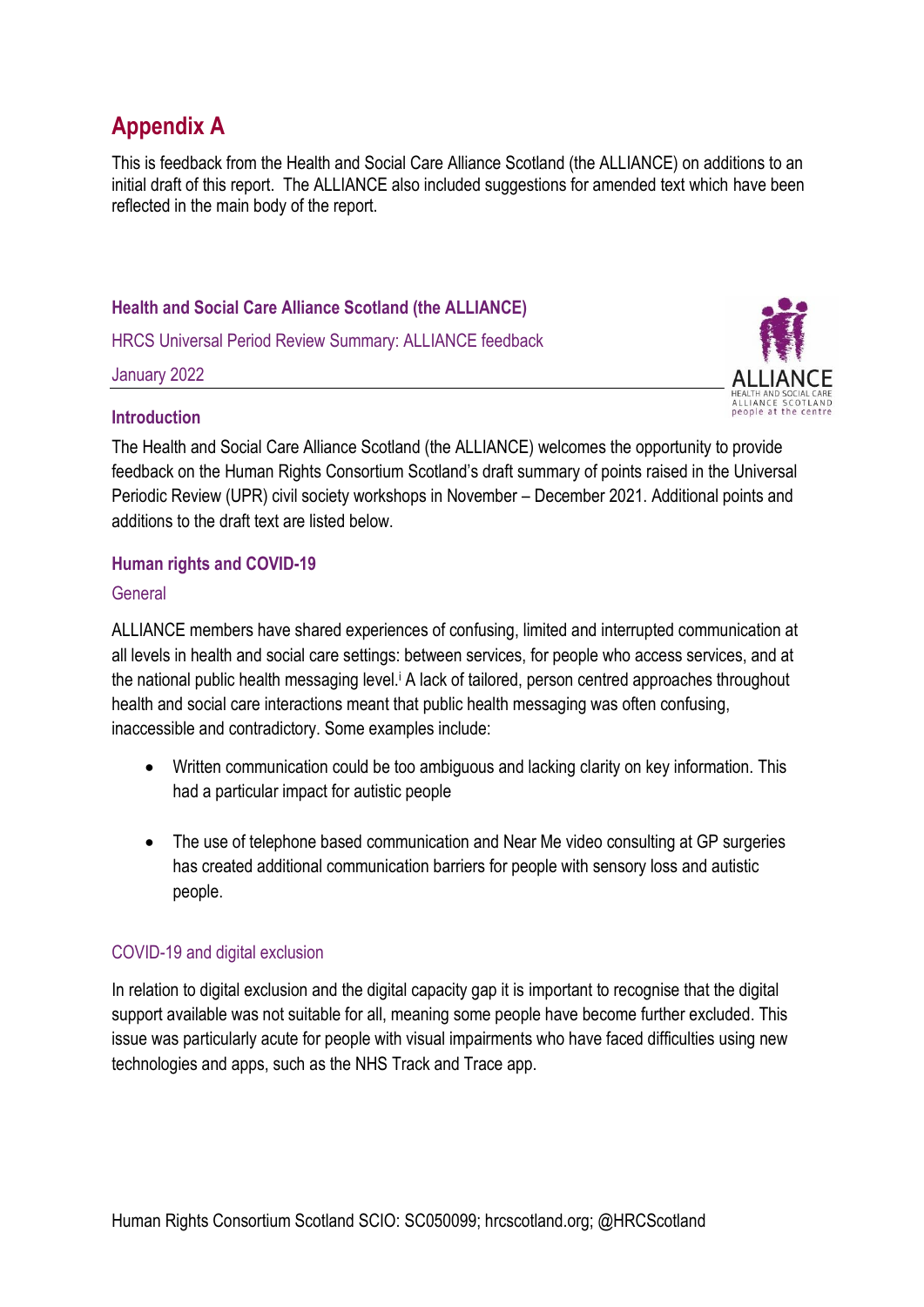### COVID-19 and valuing care

COVID-19 has had a significant impact on the social care sector, with a subsequent impact on the rights of people accessing care and support and unpaid carers. Some of the key issues highlighted by ALLIANCE members are listed below:

- A significant proportion of social care packages were reduced and removed, despite Scottish Government quidance and resources to continue support.<sup>ii</sup> At the outset of the pandemic, some local authorities/HSCPs had increased eligibility criteria for social care and social care packages were being reduced or withdrawn, sometimes with little or no notice. As a result, people were left in difficult and distressing situations.iii Although UK and Scottish COVID-19 emergency legislation allowed for an easing of health and social care assessment duties, this did not apply to eligibility criteria or existing social care and carer support.<sup>iv</sup>
- During May and June 2020, the ALLIANCE, the SDS Collective, and the Scottish Human Rights Commission brought attention to the fact that some local authorities in Scotland had suspended or altered statutory complaints procedures during COVID-19. While COSLA and the Scottish Public Services Ombudsman were responsive when the situation was raised to them, it has raised concerns about the application of human rights in public services, and the impact on those that access social care. Transparency and accountability are key human rights principles that must be upheld.
- There is a lack of basic data available on people who receive social care. A recent report states that a lack of good quality social care data led to a late response to the care home crisis in Scotland during COVID-19. Compared to the NHS, a lack of reporting and available data reflects the "relative invisibility of adult social care".vi
- $\bullet$  It is unclear how decisions were made and are being made about which facilities were being reopened during the gradual remobilising of social care day services, including those for adults with learning disabilities, people with dementia, children and young people, and rural facilities.vii

### COVID-19 and care homes

As outlined in the draft summary, there are key human rights considerations about the impact of COVID-19 on care homes in Scotland. Particular issues include the correlation between care home deaths and hospital discharges; whether decisions around visiting rights were reasonable. proportionate and in line with human rights; and whether there was adequate testing of care home residents and staff.

COVID-19 restrictions had a significant impact on tactile communication. For example, for people living with dementia touch is often the only means of communicating, particularly during the later stages. During COVID-19, many tactile activities were stopped. A lack of positive communication can cause rapid deterioration of people's health and wellbeing.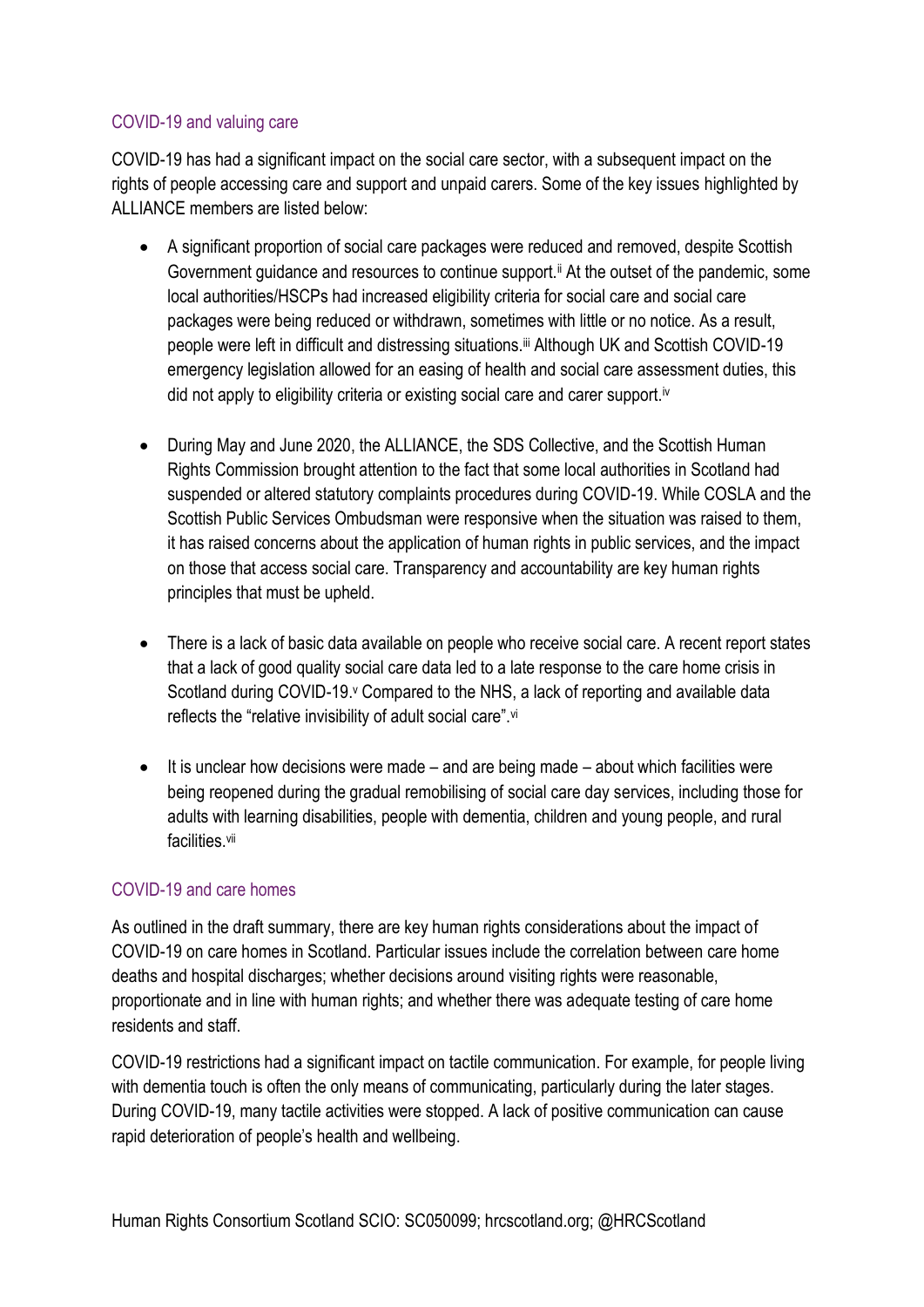### COVID-19 and right to life

It is imperative that people have good quality, accessible and inclusive information in the right language and in a format that is understood. During COVID-19, accessibility issues were often delayed meaning people were not fully informed on a universal, equitable basis. This raises key concerns about people who experience communication or language barriers being indirectly discriminated against.

### **Housing**

In relation to housing, it is important that the needs of those with communication and language barriers are addressed, including BSL and tactile BSL.

### **Education**

During COVID-19, ALLIANCE members, PAMIS and Contact have indicated that children and young people with profound and multiple learning disabilities (PMLD) have continued to have limited access to education whilst restrictions have eased for others.

During COVID-19, disabled children and young people – and children and young people with sensory loss – have not received specialist educators, equipment and socialising, with a subsequent impact on maintaining attainment and narrowing the attainment gap. For people with sensory loss, touch is also a big part of development, and has been impacted due to social distancing measures.

Additionally, we know that people that need specialist equipment to meet communication, language or other barriers, do not always have access to this equipment outside of the classroom. This also applies to people who require specialist language and communication support, including BSL and tactile BSL.

### **Mental health**

### **Services**

During COVID-19, the mental health and wellbeing of disabled people, people living with long term conditions, unpaid carers, and other marginalised groups has been disproportionately and negatively impacted. Some of the key issues and statistics are outlined below:

- During COVID-19, people affected by deafness and other communication barriers were assessed by phone, with no adjustments. In relation to consistent care/treatment, personcentred mental health care and support, and "better minimum standards", there is a pressing need for communication and language adjustments to be routinely available.
- Disabled people are more likely than non-disabled people to have experienced anxiety about their physical health, as well as feelings of loneliness and struggling with their mental health.<sup>viii</sup> There is a need to identify and prevent the damaging impact of social isolation.
- Disabled people and people living with long term conditions were particularly impacted by deterioration in their health and wellbeing due to the reduced access to ongoing support, health and social care services necessary for them to self-manage and live well.<sup>ix</sup>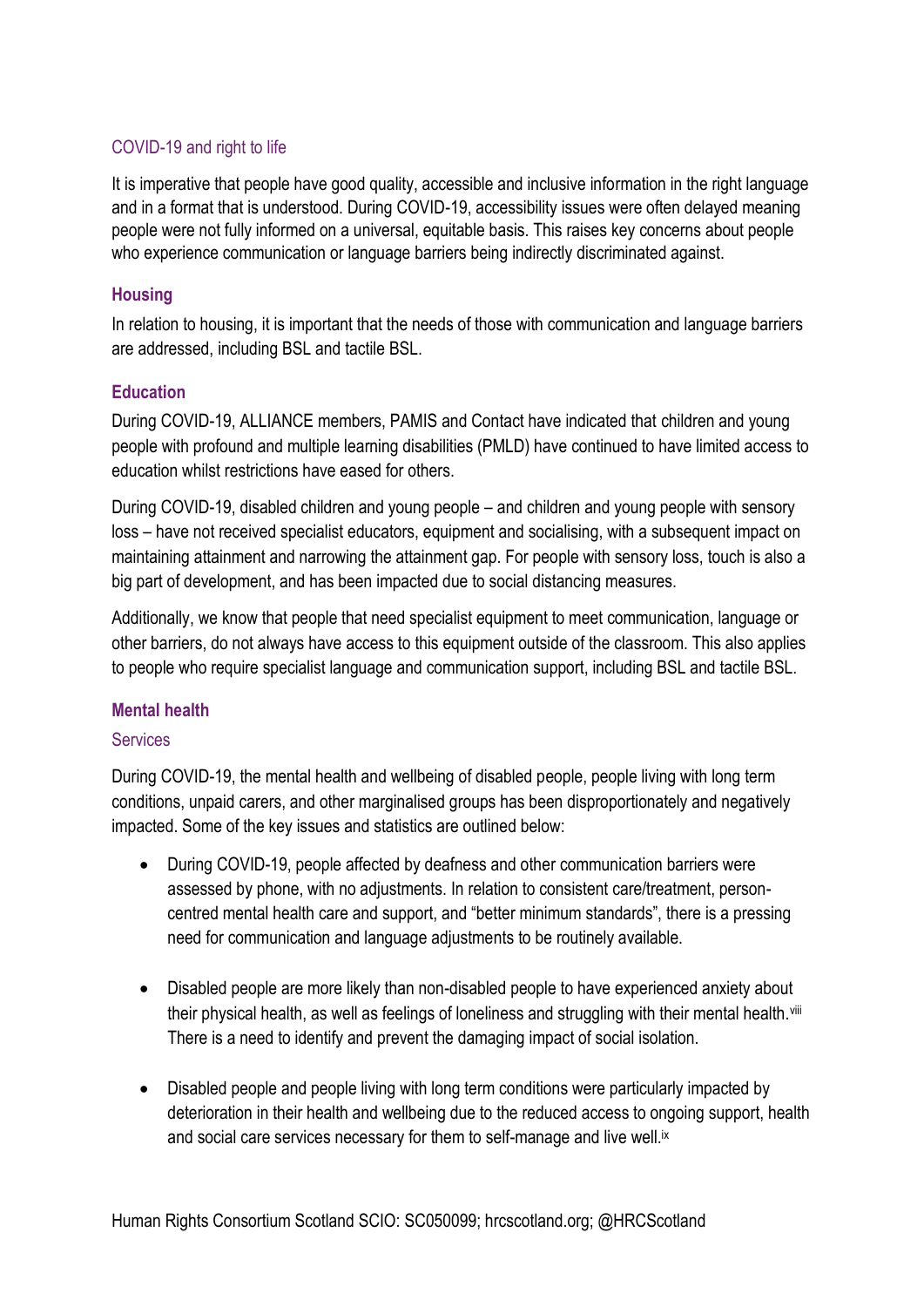- Research by Glasgow Disability Alliance (GDA) notes that many disabled people experienced barriers to accessing support for their mental health, and often felt dismissed, with referrals to GDA's Wellbeing Service increasing significantly at outset of the COVID-19 pandemic.<sup>x</sup>
- Inclusion Scotland found that respondents to their April 2020 survey were experiencing stress, fear and anxiety, with many losing access to health services and support for both physical and mental health during the pandemic.<sup>xi</sup> Feeling of stress, fear and anxiety during COVID-19 were particularly acute for people with lived experience of mental health problems, disabled people living alone or with limited access to digital communication.xii
- Unpaid carers have reported the practical and emotional challenges of providing full time, ongoing care throughout lockdown, often without access to support and respite. Xiii A survey by Carers Trust Scotland indicated that 50% of unpaid carers surveyed described their mental health as "worse than before the pandemic", and 34% described it as "much worse than before the pandemic", with many experiencing more stress and loneliness. xiv
- Research shows that women are more likely to have been disproportionately impacted by the indirect consequences of COVID-19 than men. Close the Gap and Engender have noted the disproportionate impact that COVID-19 is having on women and girls, highlighting that disabled women and young women are more likely than men to have sought support for their mental health over the course of the pandemic or increased the support they are receiving for their mental healt Other groups such as socio-economically disadvantaged people, people with existing mental health needs living in areas of multiple deprivation, children and young people, and older people also experienced a negative impact on their mental health and/or increased risks of loneliness.xv

### **Healthcare general**

During the COVID-19 pandemic, midwifery and health visitor services were initially stopped then restricted, with an impact on maternal and infant health.

More broadly, people with learning disabilities, communication and language barriers have faced issues around capacity to make decisions affecting their lives.

In addition to a lack of provision of translators in health services, there is also a lack of specialists to address communication and language barriers including BSL/English Interpreters, deafblind tactile communicators, guide communicators for vision loss and electronic notetaking for deafened/hard of hearing.

### **Environmental**

Disabled people are adversely affected by climate change, and often feel overlooked or excluded in conversations about climate change. ALLIANCE members and partners have shared experiences of "eco-ableism" where actions to address climate change can create additional barriers for disabled people and people living with long term conditions. Examples include discussions on restricting the use of plastic straws and other single use plastic items, which many disabled people and people living with long term conditions rely on.<sup>xvi</sup>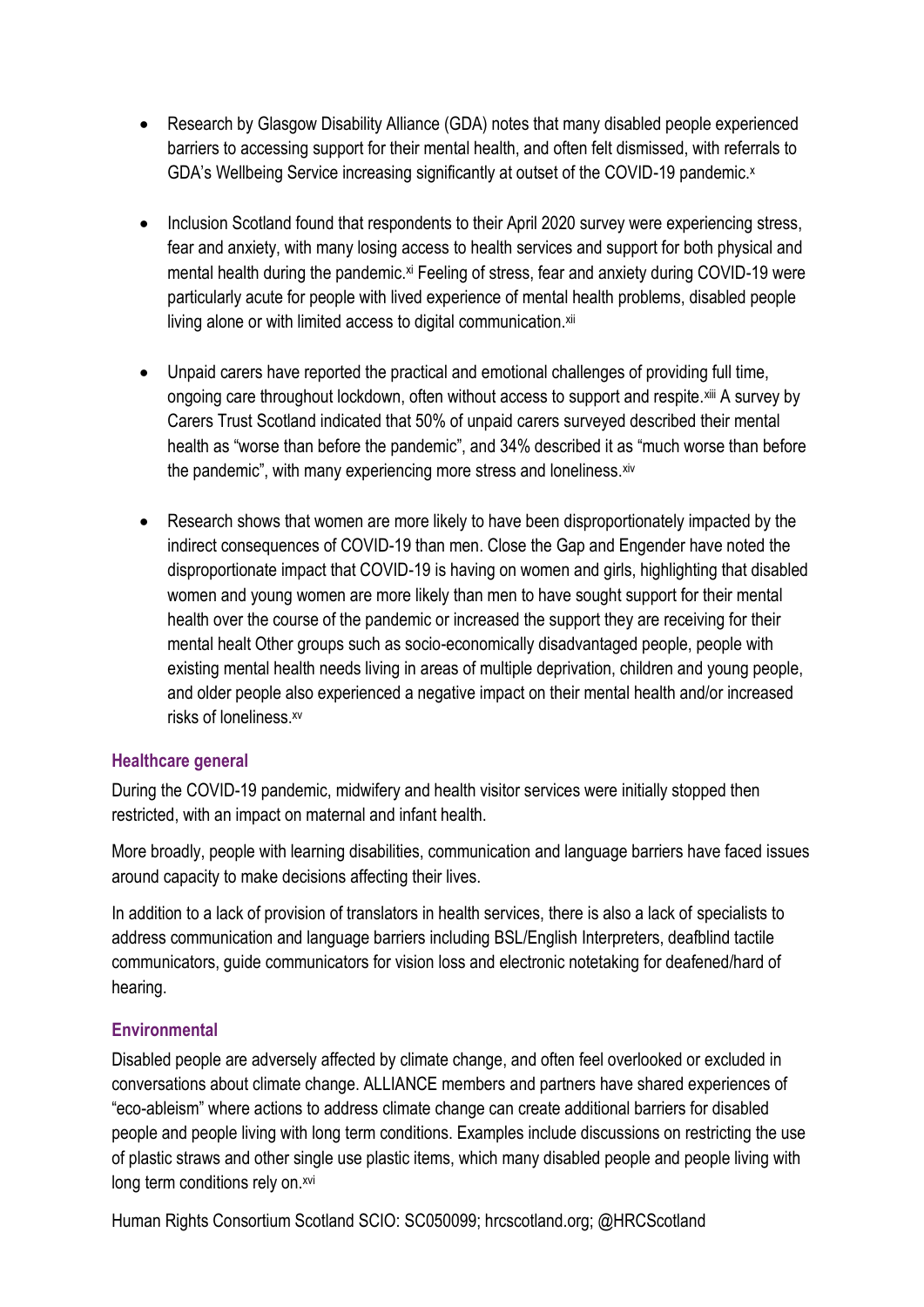We need to ensure that disabled people, people living with long term conditions and unpaid carers are involved in climate change discussions, particularly as new legislation and policies are introduced to respond to the climate change emergency. Central to this is the provision of good quality, accessible, inclusive communication available in multiple formats.

#### **Racism**

Data from ALLIANCE research, *My Support My Choice: User Experiences of Self-directed Support in Scotland* highlights barriers that prevent Black and minority ethnic people from enjoying equitable access to culturally appropriate SDS/social care. XVII Specific concerns include a lack of cultural awareness and equality, and a need for diversity and cultural sensitivity training. Participants also indicated a desire for a more culturally diverse social care workforce.

We also know that there is more account taken of popular Community languages. Inclusive practices are needed to ensure communication of messages are accessible for all.

#### **Hate crime**

There is a lack of reporting of disability hate crime, particularly for people with sensory loss. A cultural shift is needed to change pubic perception and attitudes towards disabled people and people with sensory loss. For example, there is a need for organisations and public bodies to positively advertise their arrangements and reasonable adjustments for positive, inclusive and accessible communication for all.

#### **Data**

There is a pressing need for local and national public bodies to improve systematic and robust disaggregated data gathering and intersectional analysis about people who access and apply for SDS/social care. There are sustained difficulties in gathering disaggregated data on people's experiences of social care in Scotland. This is due to issues such as different reporting periods for social care data across local authorities, and some authorities either not tracking or unable to share disaggregated data.<sup>xviii</sup> There is a pressing need for local and national public bodies to improve systematic, robust, inclusive data gathering and intersectional analysis about people who access and apply for SDS/social care.<sup>xix</sup> This should include disaggregation by all protected characteristics and socio-economic information like household income and SIMD. This is essential to ensure that the rights and needs of specific population groups are adequately upheld and considered in public services. Additionally, a lack of adequate data sharing processes are preventing the ambition of health and social care integration.

#### **Justice and policing**

In relation to justice and policing, adjustments are needed for people with communications and language barriers. Additionally, easier complaints systems are needed for public bodies, including the NHS. Current systems are often onerous and bureaucratic. There is concern that substantial issues are missed because of this.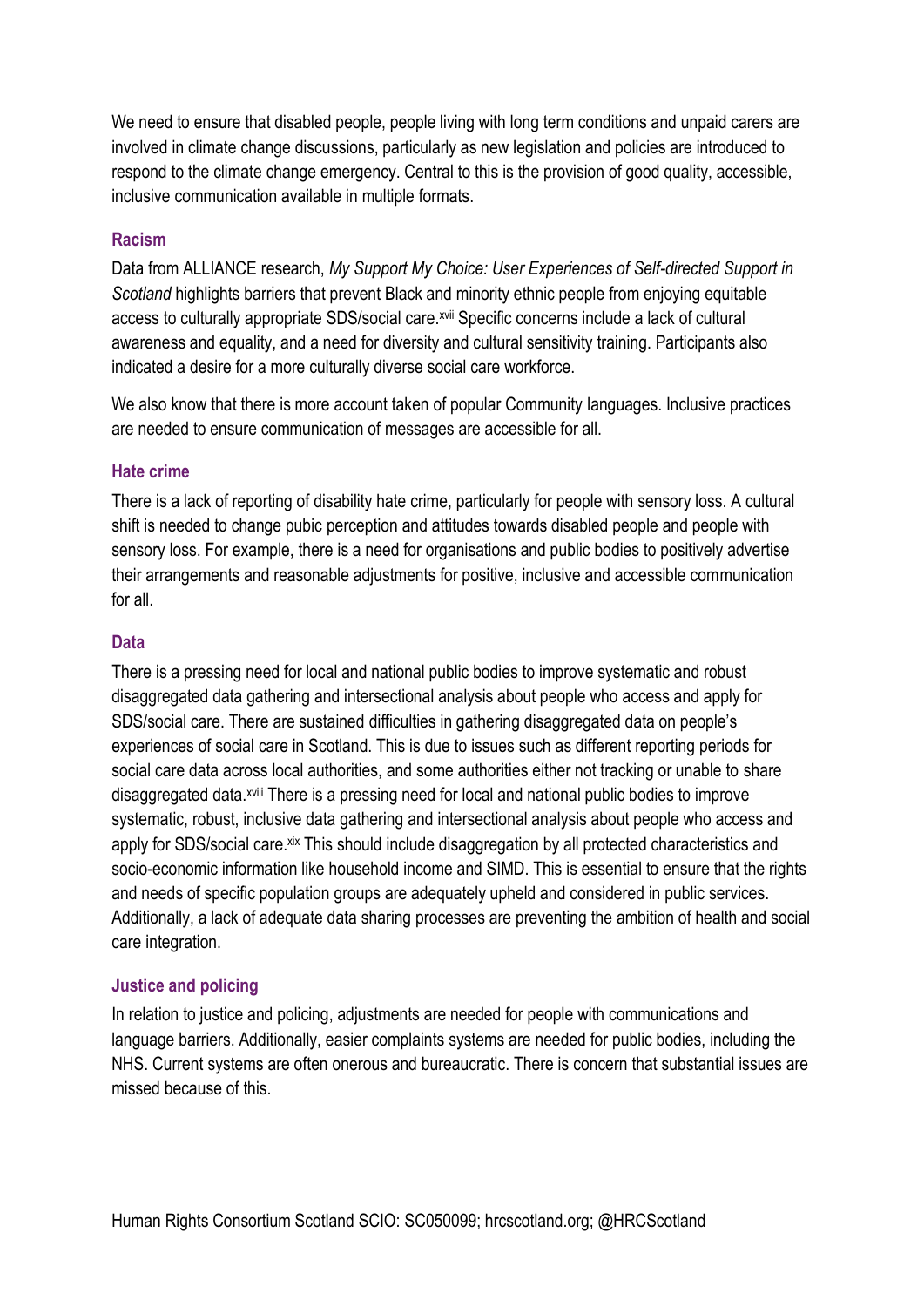### **Adequate standard of living, poverty and social security system**

The £20 per week cut to Universal Credit (reversing an increase during the pandemic) has further reduced the adequacy of social security and increased poverty. In addition to the Benefit Cap, the twochild limit has a disproportionate impact on women, lone parents, and minority ethnic groups.

Although the Scottish Government has made some positive steps to increase the take up of social security payments, there is still a large amount unclaimed. There is also no reliable estimate of the levels of take up for disability benefits, and anecdotal evidence suggests there is significant underclaiming.

Personal Independence Payment (PIP) has a very poor level of accuracy of decision making, with a high level of decisions overturned by mandatory reconsideration and appeal. Although this is being replaced by the devolved Adult Disability Payment, with improvements to the assessment and administrative processes, many of the rules and eligibility criteria from PIP are duplicated, so it may not fully address the issues experienced by recipients.

### **Additional issues: Disabled people**

In relation to social care, ALLIANCE members have repeatedly shared experiences that the current system does not work for many people and families across Scotland. Some key issues are listed below:

- Some people are not receiving adequate, person centred support (e.g. reductions in support, budget cuts, challenges in getting their support needs assessed) with an ensuing impact on human rights and the quality of life/mental wellbeing for people accessing support and unpaid carers.xx
- People have experienced poor communication and poor relationships with social work professionals raising concerns about decision making and autonomy; if people's opinions are not recorded and acknowledged during assessments, then they cannot be said to control or choose their support.xxi
- Several people have shared experiences of discrimination, intimidation and bullying within the social care sector. There are specific issues around stigma, racism, a lack of cultural awareness, and issues with transparency and accessibility in terms of social work processes and paperwork.xxii
- There is inconsistency in the approach to charging for social care across Scotland, and nonresidential social care charging policies exist in some local authorities/HSCPs. xxiii During our Independent Review of Adult Social Care engagement sessions, xxiv participants described local authority applications for charging around care to be particularly complicated.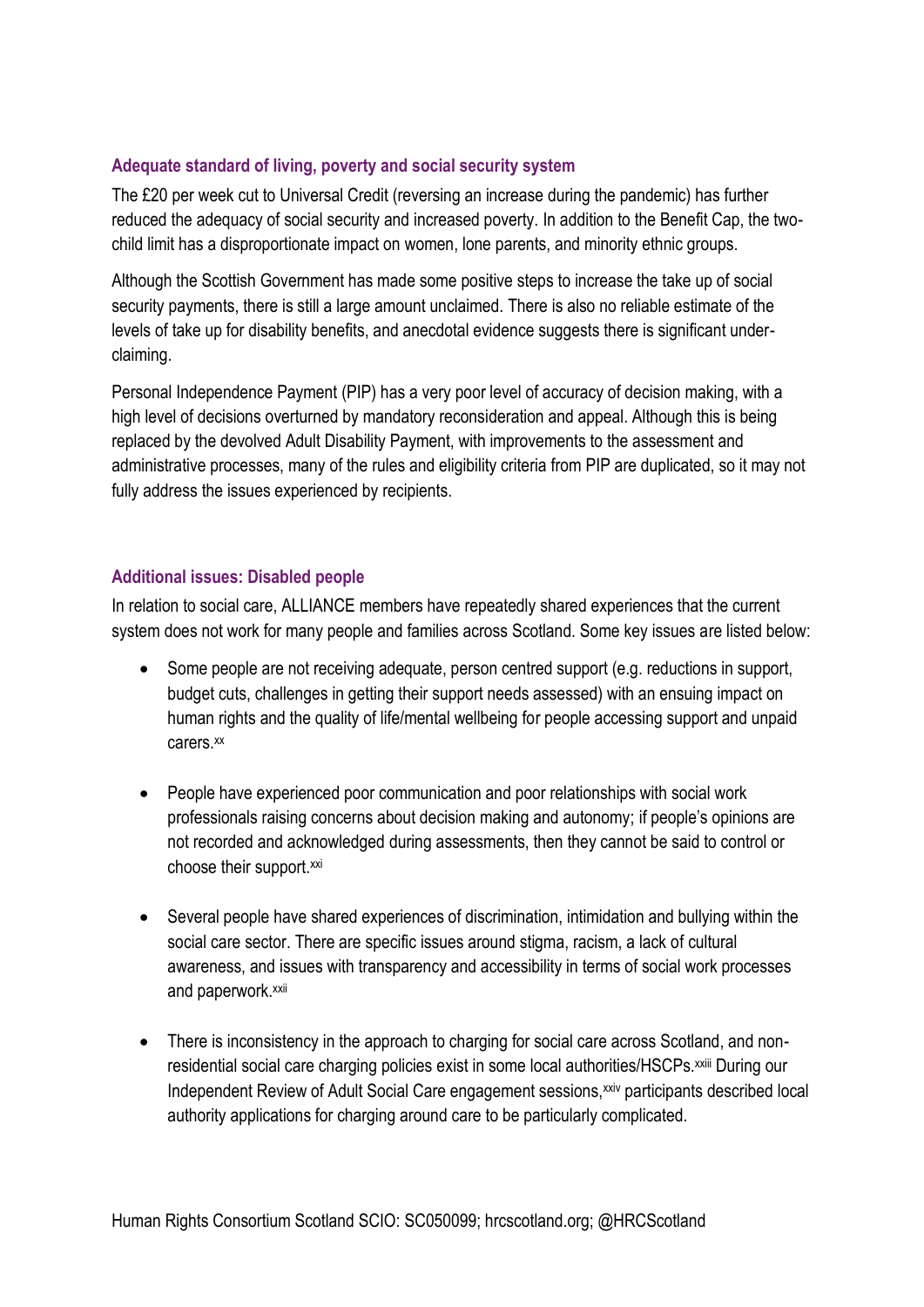#### **Additional issues: Women**

As outlined elsewhere, there is a lack of detailed, accessible data about social care, and who accesses social care. There is a need for local/national public bodies to improve disaggregated data gathering and intersectional analysis. This should explicitly include gender disaggregated data, which distinguishes between the experiences of women as users of social care, and women who are unpaid carers.xxv

Around 85% of the social care workforce in Scotland identify as female, and around 70% of unpaid care is carried out by women. Workforce issues and issues relating to social care are therefore highly gendered. Unpaid carers receive inadequate financial support, and there is a lack of awareness among unpaid carers about the wider support that is available (e.g. access to self-directed support, respite support). In our engagement work, unpaid carers have explained that information about access to social care support, financial support and respite support is often not "forthcoming". xxvi

Social care is vital to society but continues to be undervalued, with low pay and poor terms and conditions. There are long term, ongoing problems with recruitment and retention in the sector, and we often hear of people leaving the sector to do less demanding jobs for similar or better rates of pay. Failure to address these issues will exacerbate the inequality in women's working conditions and Scotland's gender pay gap.

There is also a need for more choice and flexibility around women's lives, both when accessing appointments and for treatment and support options. ALLIANCE engagement to inform the Women's Health Plan highlighted access to services as one of the biggest issues for women.<sup>xxvii</sup> It can also be difficult to get an appointment that works around work/caring responsibilities. Another key theme was women feeling dismissed when they attend the GP with a health concern, and feelings of "not being taken seriously" or being rushed to make decisions about their health.

### **Additional issues: Children and young people**

On the 'right to play' the document currently says: "there needs to be space in any new housing for play, as well as access to green spaces. Public spaces and playgrounds need to be accessible for children with additional needs." The ALLIANCE recommends that this should also include the requirements of children and young people with profound and multiple learning disabilities (PMLD).

ALLIANCE members, Play Scotland have raised concerns that, in light of ongoing restrictions around social distancing, there could be limitations on children, young people's, families and others' ability to gather spontaneously to play in groups. Restrictions also have an impact on the delivery of sensory play activities for children with sensory loss, for whom online/virtual delivery of services does not need their requirements.

As mentioned elsewhere, the pandemic has severely impacted children and young people's mental health, and CAMHS has had limited capacity. Children living in poverty have also been disproportionately impacted by the pandemic, particularly in areas such as food insecurity, where food closures meant that they missed out on free school meals.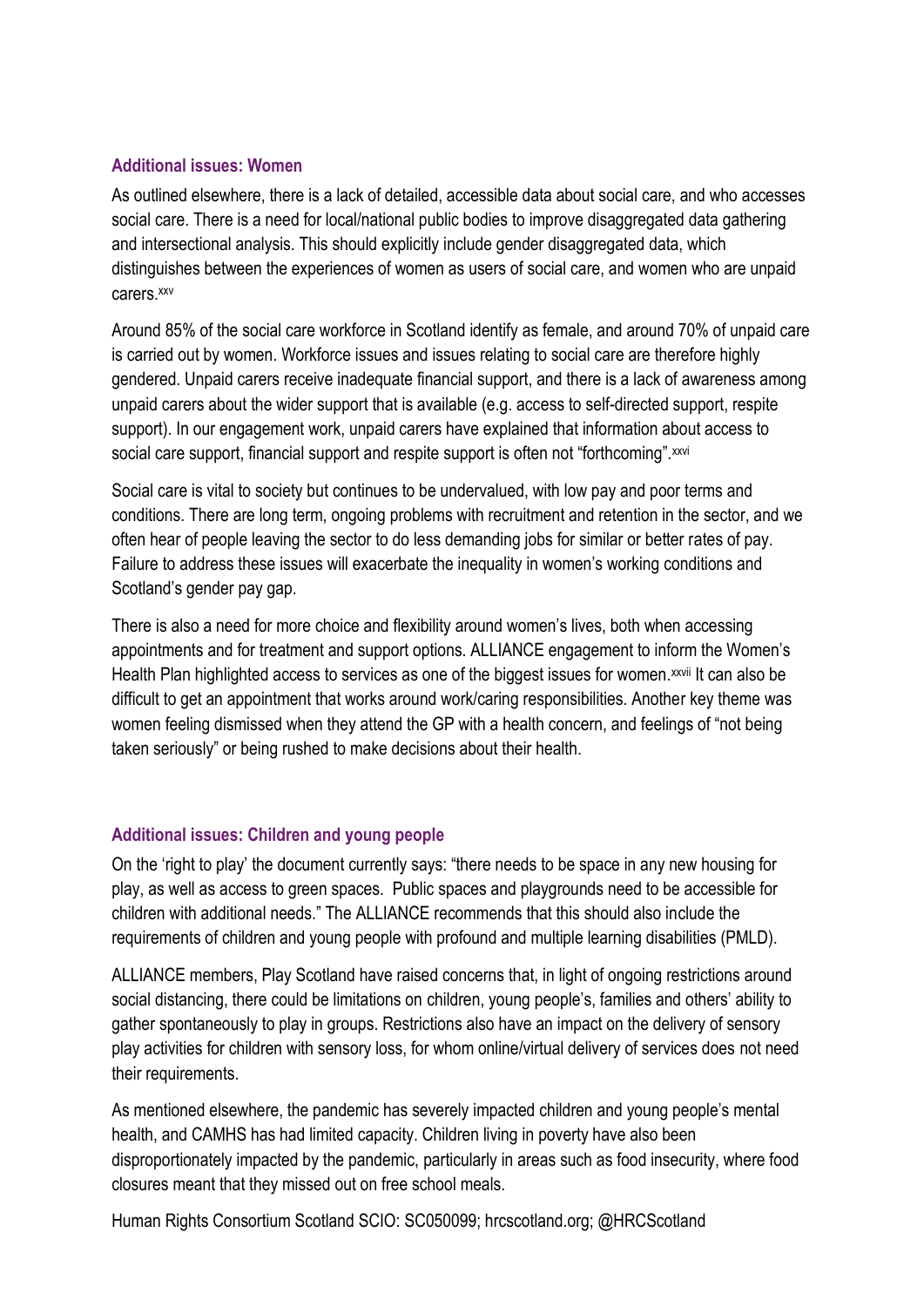In relation to Article 12 of the UNCRC, children's perspectives and experiences have not been properly taken into account throughout the pandemic; there is some interesting work coming from New Zealand on this, with parallels to be found in Scotland. XXVIII Together has also compiled a list of recommendations to address current challenges to children's rights during the pandemic.xxix

### **Additional issues: General**

#### Impact of EU withdrawal

There are key concerns about the impact of EU withdrawal on social care throughout the UK. The ending of freedom of movement – combined with ongoing pressures, including COVID-19 – is likely to have a substantial impact on social care organisations, worsening their ability to fill vacancies. Employed staff and volunteers from across the world are a vital part of the social care workforce in the UK (research estimates that the percentage of EU nationals working in social care in Scotland was  $5.6\%$  xxx).

There is concern about EU nationals in social care posts who do not qualify for 'settled status' under the EU settlement scheme. While pre-settled status allows EU nationals to stay in the UK for a further five years, it may deter EU nationals from remaining in post if their right to work in the UK is not guaranteed. The eligibility criteria for a Health and Care Worker Visa means that social care providers will struggle to recruit international staff, exacerbating existing staff shortages and adding to the pressures already faced by the sector.

When vacancies cannot be filled, the quality of care received by disabled people, people with long term conditions and unpaid carers is compromised. Staff shortages can lead to long waiting times, a lack of qualified care workers, inflexible support, and a lack of personal choice and control. The uncertainty of the future is a deterrent to recruiting in the sector, and crucially, the implications of these challenges will be borne by those accessing care and support, including disabled people, people living with long term conditions and unpaid carers.

#### Sensory loss and access to food during COVID-19

During COVID-19, vision impaired people were not initially given priority for supermarket online shopping slots. It took a collaborative campaign by the large national organisations for people to be accorded priority and access.

#### **Positive developments in human rights protection**

There is a growing focus on human rights in Scotland, and a marked commitment to embedding social, cultural, and environmental rights alongside the civil and political rights contained in the European Convention on Human Rights. The Scottish Parliament is increasingly working towards embedding human rights directly into legislation, policy and practice. The ALLIANCE has played an active role in influencing much of this work through engagement with our members and partners. Some key examples are listed below: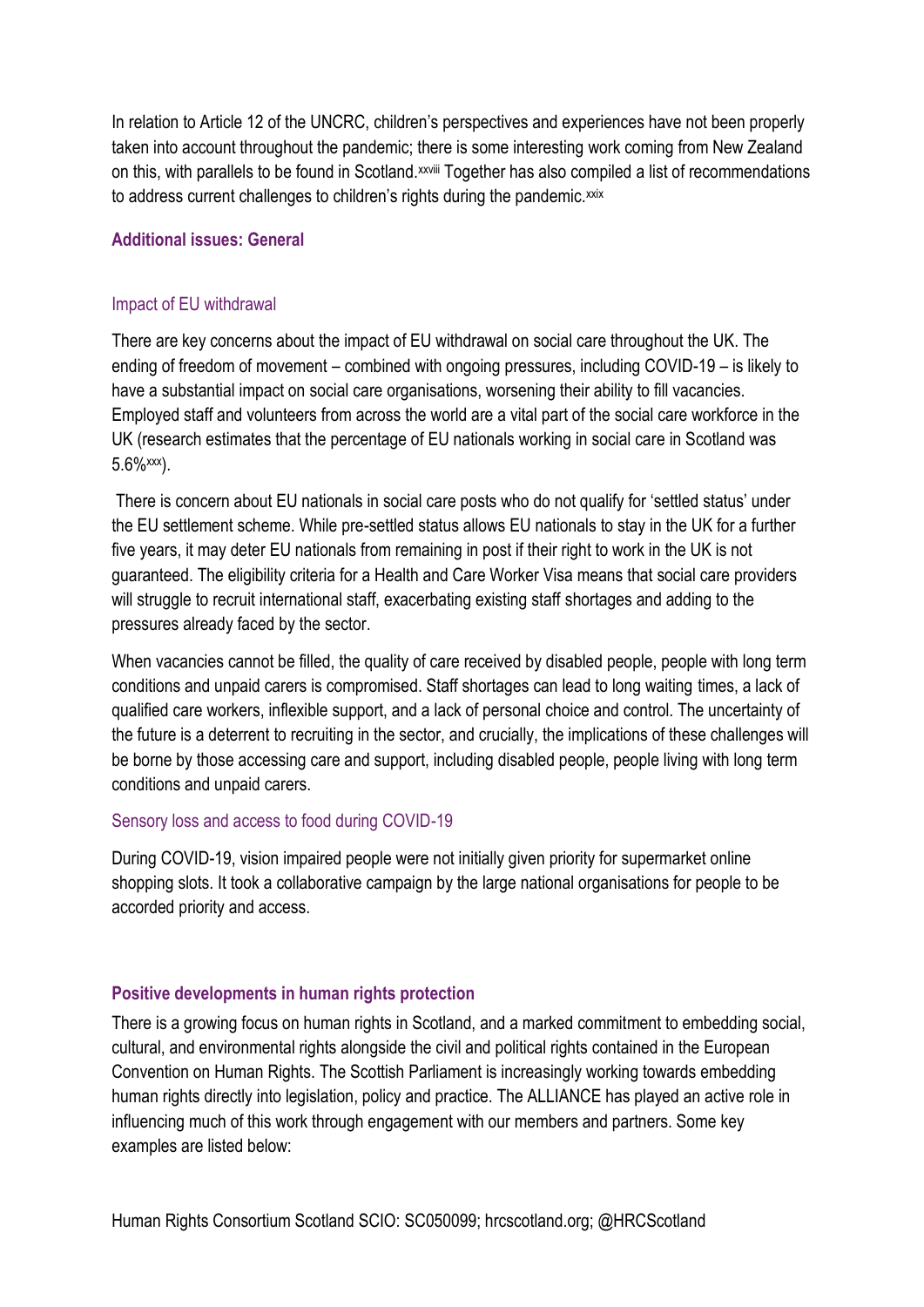- Creation of the **Scottish Sensory Hub.xxxi** Based at the ALLIANCE, the Scottish Sensory Hub is an exciting new development for the sensory sector in Scotland. The Scottish Sensory Hub will act as a connecting bridge between Scottish Government, the third sector and the individual, and will enshrine a human rights-based approach for all. It will focus on three key themes of communication, information and mobility and will look to develop the social model of disability throughout the sensory landscape in Scotland.
- **Health and Social Care Standards: my support, my life.**xxxii Human rights based, outcomesfocused standards, developed in consultation with people with lived experience.
- **Social Security (Scotland) Act 2018**. *XXXIII Acknowledges that access to social security is a* human right, essential to the realisation of other human rights.<sup>xxxiv</sup> The Act includes an explicit provision for a right to advocacy for individuals accessing social security under section 10.xxxv
- **Expansion of free personal care.**xxxvi Made free personal care available to those under the age of 65 for the first time.
- Health and Care (Staffing) (Scotland) Act 2019. XXXVII Strives to drive improvement and assurance in nursing and midwifery, by ensuring appropriate staffing in the NHS.
- **Carer's Allowance Supplement (Scotland) Act 2021. XXXVIII Recognising the additional** pressures unpaid carers faced during COVID-19, the Act provides for an increase in the amount of the Carer's Allowance Supplement for the period from 1 October 2021 to 31 March 2022.
- **Scotland's second National Action Plan for Human Rights (SNAP2).** Since 2017, work has been underway to develop SNAP2. This will mean that practical actions to improve the realisation of human rights in people's lives can be delivered, enabling Scotland to better fulfil its international human rights obligations. SNAP2 will also provide a practical mechanism to implement recommendations of the National Taskforce on Human Rights Leadership. xxxix
- **Community Links Workers**. Community Links Practitioners have a vital role in supporting people and signposting people to support and resources. The ALLIANCE's Links Worker Programme<sup>x</sup> has a direct link to the right to health and aims to mitigate the impact of the social determinants of health for people that live in areas of high socio-economic deprivation.
- **Lived Experience Groups**. Work to involve rights holders in decision making in Scotland is advancing. In recent years, a growing number of groups and panels comprised of people with lived experience are being convened to inform and influence policy and practice. Some examples include the People Led Policy Panel, xii the Social covenant steering group, xiii and the lived experience panel of the National Suicide Prevention Leadership Group. Xliii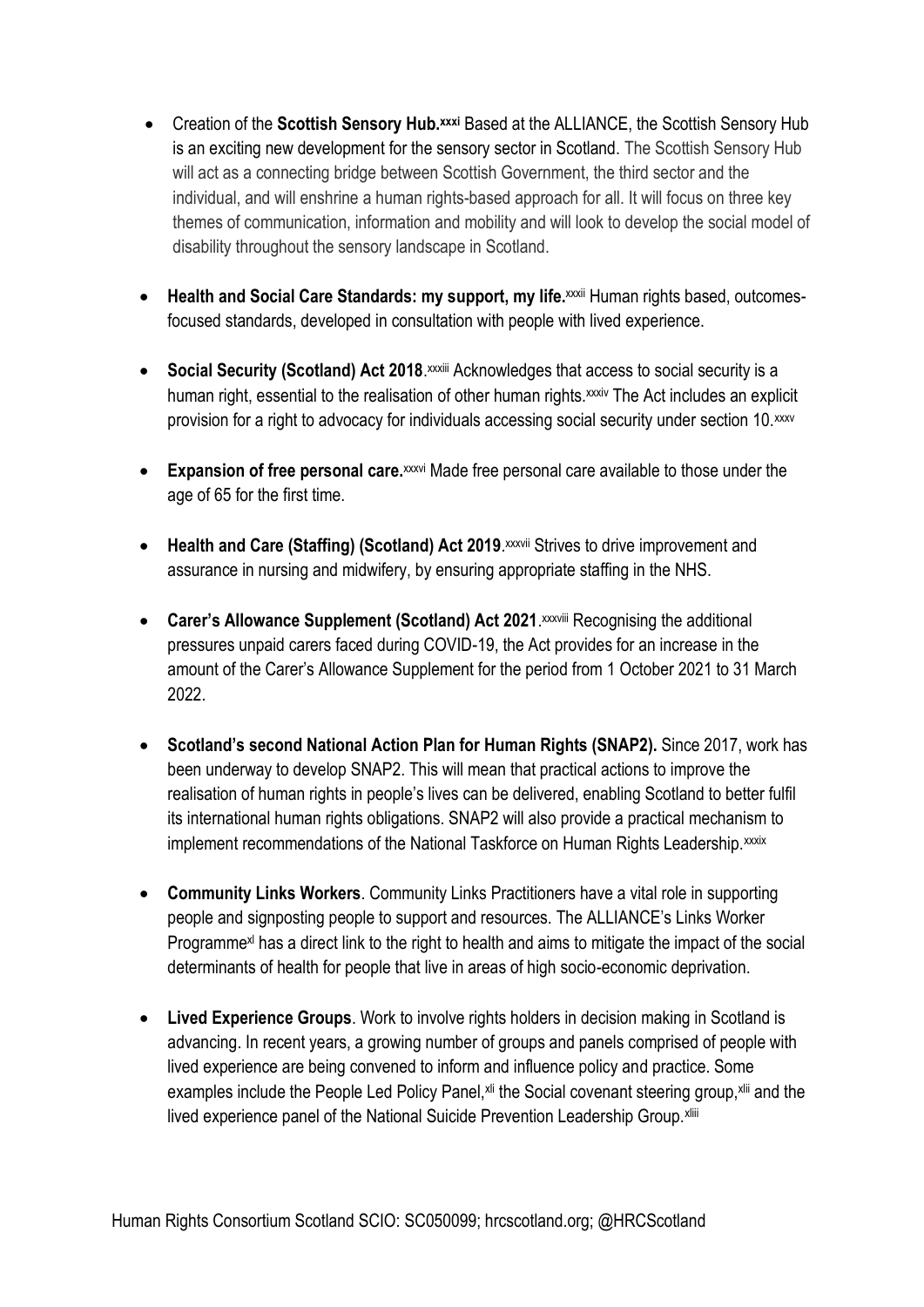**Good Food Nation Bill**. The Scottish Government has committed to introducing a Good Food Nation Bill within this parliamentary session. Xiiv This will provide a legislative framework which places responsibilities on Scottish Ministers and specified public bodies to publish and adhere to statements of policy and outcomes in relation to food related issues, as well as indicators or other measures required to assess progress.<sup>xlv</sup> Transforming Scotland's food system and becoming a Good Food Nation will help to create a fairer, greener and healthier Scotland.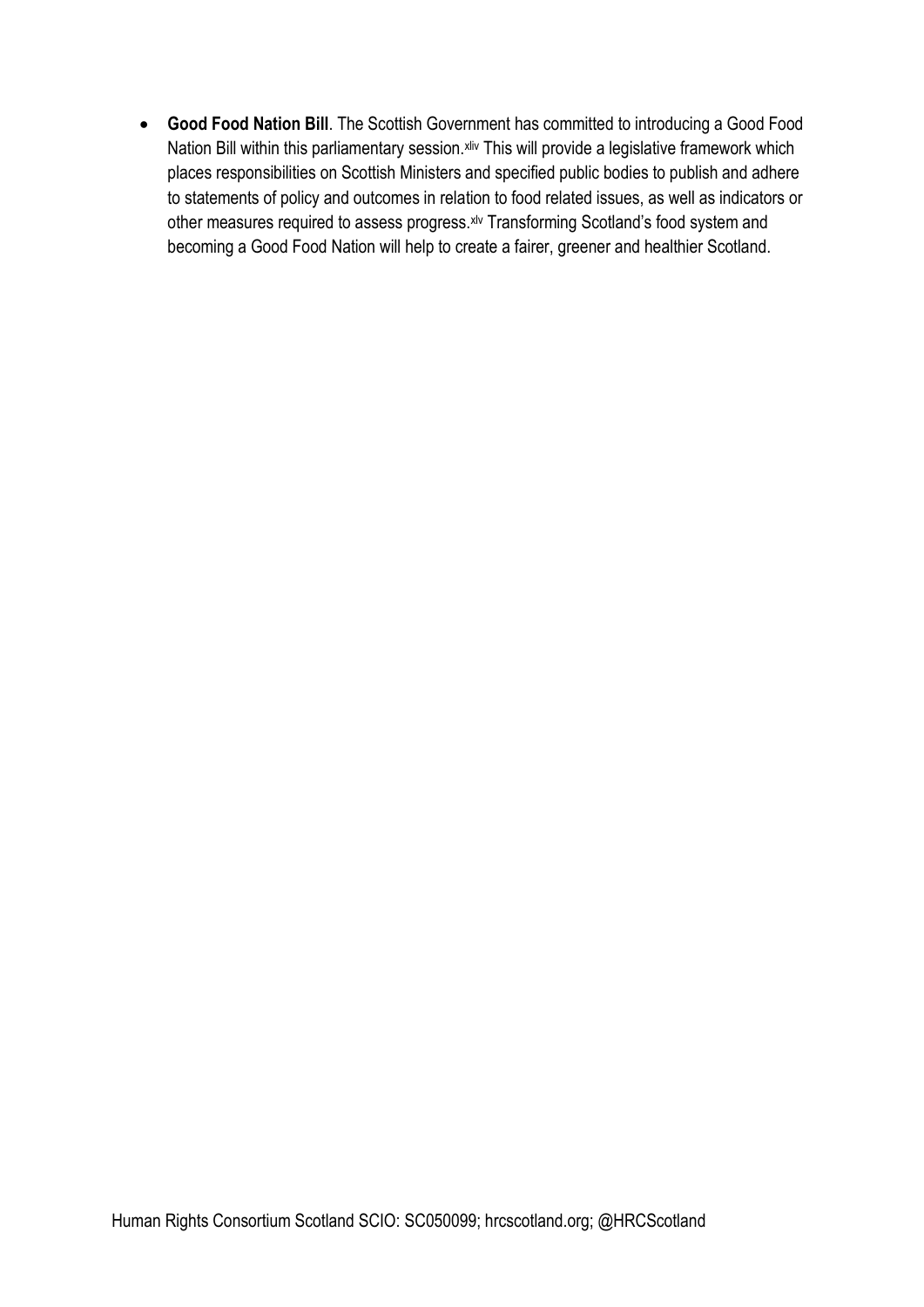iii The ALLIANCE, *'Social care and COVID-19 emergency powers'* (1 July 2020). Available at: <https://www.alliance-scotland.org.uk/blog/news/social-care-and-covid-19-emergency-powers/>

iv Sections 16 and 17 of the Coronavirus Act 2020 ('the 2020 Act') "allow for an easing of health and social care assessment duties in relation to adult social care, carer support and children's services in Scotland." These powers were 'switched on' by the passing of the "Coronavirus Act 2020 (Commencement No. 1) (Scotland) Regulations 2020/121" on 5 April 2020.

<sup>v</sup> Professor Bruce Guthrie, The University of Edinburgh, *'Navigating blindfold in a blizzard: the invisibility of social care in routine data'.* Available at:

[https://www.ed.ac.uk/files/atoms/files/acrc\\_briefing\\_1\\_social\\_care\\_data.pdf](https://www.ed.ac.uk/files/atoms/files/acrc_briefing_1_social_care_data.pdf) vi *Ibid.*

vii The ALLIANCE, *'Reopening social care day services during COVID-19'* (16 June 2020). Available at: [https://www.alliance-scotland.org.uk/blog/news/reopening-social-care-day-services-during-covid-](https://www.alliance-scotland.org.uk/blog/news/reopening-social-care-day-services-during-covid-19/)[19/](https://www.alliance-scotland.org.uk/blog/news/reopening-social-care-day-services-during-covid-19/)

viii Scottish Government, *'The Impact of COVID-19 on wellbeing in Scotland: Ipsos MORI report'* (12 March 2021). Available at: [https://www.gov.scot/publications/impact-covid-19-wellbeing-scotland](https://www.gov.scot/publications/impact-covid-19-wellbeing-scotland-work-finances-neighbourhood-support-personal-wellbeing-behaviour-changes/pages/7/)[work-finances-neighbourhood-support-personal-wellbeing-behaviour-changes/pages/7/](https://www.gov.scot/publications/impact-covid-19-wellbeing-scotland-work-finances-neighbourhood-support-personal-wellbeing-behaviour-changes/pages/7/)

ix The ALLIANCE, '*Health, Wellbeing and the COVID-19 Pandemic: Scottish Experiences and Priorities for the Future'*. Available at: [https://www.alliance-scotland.org.uk/people-and](https://www.alliance-scotland.org.uk/people-and-networks/people-at-the-centre-engagement-programme)[networks/people-at-the-centre-engagement-programme](https://www.alliance-scotland.org.uk/people-and-networks/people-at-the-centre-engagement-programme)

<sup>x</sup> Glasgow Disability Alliance, *'Supercharged: A Human Catastrophe. Inequalities, Participation and Human Rights before, during and beyond COVID19'* (August 2020). Available at: [https://gda.scot/app/uploads/2020/09/GDAa\\_\\_Supercharged-Covid-19Report.pdf](https://gda.scot/app/uploads/2020/09/GDAa__Supercharged-Covid-19Report.pdf)

xi Inclusion Scotland, *'Rights At Risk: Covid-19, disabled people and emergency planning in Scotland'* (October 2020). Available at: [https://inclusionscotland.org/wp-content/uploads/2021/05/Rights-At-](https://inclusionscotland.org/wp-content/uploads/2021/05/Rights-At-Risk-Main-Report.pdf)[Risk-Main-Report.pdf](https://inclusionscotland.org/wp-content/uploads/2021/05/Rights-At-Risk-Main-Report.pdf)

xii *Ibid.*

xiii The ALLIANCE, '*Health, Wellbeing and the COVID-19 Pandemic: Scottish Experiences and Priorities for the Future'*. Available at: [https://www.alliance-scotland.org.uk/people-and](https://www.alliance-scotland.org.uk/people-and-networks/people-at-the-centre-engagement-programme)[networks/people-at-the-centre-engagement-programme](https://www.alliance-scotland.org.uk/people-and-networks/people-at-the-centre-engagement-programme)

xiv Carers Trust Scotland, *'COVID-19 in Scotland: The impact on unpaid carers and carer service support workers'*, p.10. Available at: [https://carers.org/downloads/scotland-pdfs/covid-19-in](https://carers.org/downloads/scotland-pdfs/covid-19-in-scotland.pdf)[scotland.pdf](https://carers.org/downloads/scotland-pdfs/covid-19-in-scotland.pdf)

xv Scottish Government, *'Coronavirus (COVID-19): impact on equality (research)'* (17 September 2020). Available at: [https://www.gov.scot/publications/the-impacts-of-covid-19-on-equality-in](https://www.gov.scot/publications/the-impacts-of-covid-19-on-equality-in-scotland/)[scotland/;](https://www.gov.scot/publications/the-impacts-of-covid-19-on-equality-in-scotland/) The ALLIANCE, '*Health, Wellbeing and the COVID-19 Pandemic: Scottish Experiences and Priorities for the Future'*. Available at: [https://www.alliance-scotland.org.uk/people-and](https://www.alliance-scotland.org.uk/people-and-networks/people-at-the-centre-engagement-programme)[networks/people-at-the-centre-engagement-programme](https://www.alliance-scotland.org.uk/people-and-networks/people-at-the-centre-engagement-programme)

xvi The ALLIANCE, *Consultation response – single-use plastic items* (17 December 2020). Available at: [https://www.alliance-scotland.org.uk/blog/resources/consultation-response-single-use-plastic](https://www.alliance-scotland.org.uk/blog/resources/consultation-response-single-use-plastic-items/)[items/](https://www.alliance-scotland.org.uk/blog/resources/consultation-response-single-use-plastic-items/)

xvii The ALLIANCE, *My Support My Choice: Black and Minority Ethnic Peoples' Experiences of Self-Directed Support and Social Care in Scotland* (December 2020). Available at: [https://www.alliance](https://www.alliance-scotland.org.uk/wp-content/uploads/2020/12/ALLIANCE-SDSS-MSMC-Black-and-Minority-Ethnic-Report-Dec-2020.pdf)[scotland.org.uk/wp-content/uploads/2020/12/ALLIANCE-SDSS-MSMC-Black-and-Minority-Ethnic-](https://www.alliance-scotland.org.uk/wp-content/uploads/2020/12/ALLIANCE-SDSS-MSMC-Black-and-Minority-Ethnic-Report-Dec-2020.pdf)[Report-Dec-2020.pdf](https://www.alliance-scotland.org.uk/wp-content/uploads/2020/12/ALLIANCE-SDSS-MSMC-Black-and-Minority-Ethnic-Report-Dec-2020.pdf)

xviii Public Health Scotland, '*Insights in social care: statistics for Scotland*' (29 September 2020). Available at: [https://beta.isdscotland.org/find-publications-and-data/health-andsocial-care/social-and](https://beta.isdscotland.org/find-publications-and-data/health-andsocial-care/social-and-community-care/insights-in-social-care-statistics-for-scotland/)[community-care/insights-in-social-care-statistics-for-scotland/](https://beta.isdscotland.org/find-publications-and-data/health-andsocial-care/social-and-community-care/insights-in-social-care-statistics-for-scotland/)

xix The ALLIANCE, '*My Support My Choice – People's Experiences of Self-Directed Support and Social Care in Scotland – Reports*' (October 2020). Available at:

[https://www.alliancescotland.org.uk/blog/resources/my-support-my-choice-peoples-experiences-of](https://www.alliancescotland.org.uk/blog/resources/my-support-my-choice-peoples-experiences-of-selfdirected-support-and-social-care-in-scotland-reports/)[selfdirected-support-and-social-care-in-scotland-reports/](https://www.alliancescotland.org.uk/blog/resources/my-support-my-choice-peoples-experiences-of-selfdirected-support-and-social-care-in-scotland-reports/)

xx The ALLIANCE, *My Support My Choice – People's Experiences of Self-Directed Support and Social Care in Scotland – Reports* (pp.53-57). Available at: [https://www.alliance-](https://www.alliance-scotland.org.uk/blog/resources/my-support-my-choice-peoples-experiences-of-self-directed-support-and-social-care-in-scotland-reports/)

<sup>i</sup> The ALLIANCE, *'Health, Wellbeing and the COVID-19 Pandemic Final Report'*. Available at: [https://www.alliance-scotland.org.uk/blog/resources/health-wellbeing-and-the-covid-19-pandemic](https://www.alliance-scotland.org.uk/blog/resources/health-wellbeing-and-the-covid-19-pandemic-final-report/)[final-report/](https://www.alliance-scotland.org.uk/blog/resources/health-wellbeing-and-the-covid-19-pandemic-final-report/) **.** 

ii The ALLIANCE, *'ALLIANCE policy briefing on COVID-19 social care assessment guidance'* (5 May 2020). Available at: [https://www.alliance-scotland.org.uk/blog/resources/alliance-briefing-paper-on](https://www.alliance-scotland.org.uk/blog/resources/alliance-briefing-paper-on-covid-19-social-care-guidance/)[covid-19-social-care-guidance/](https://www.alliance-scotland.org.uk/blog/resources/alliance-briefing-paper-on-covid-19-social-care-guidance/)